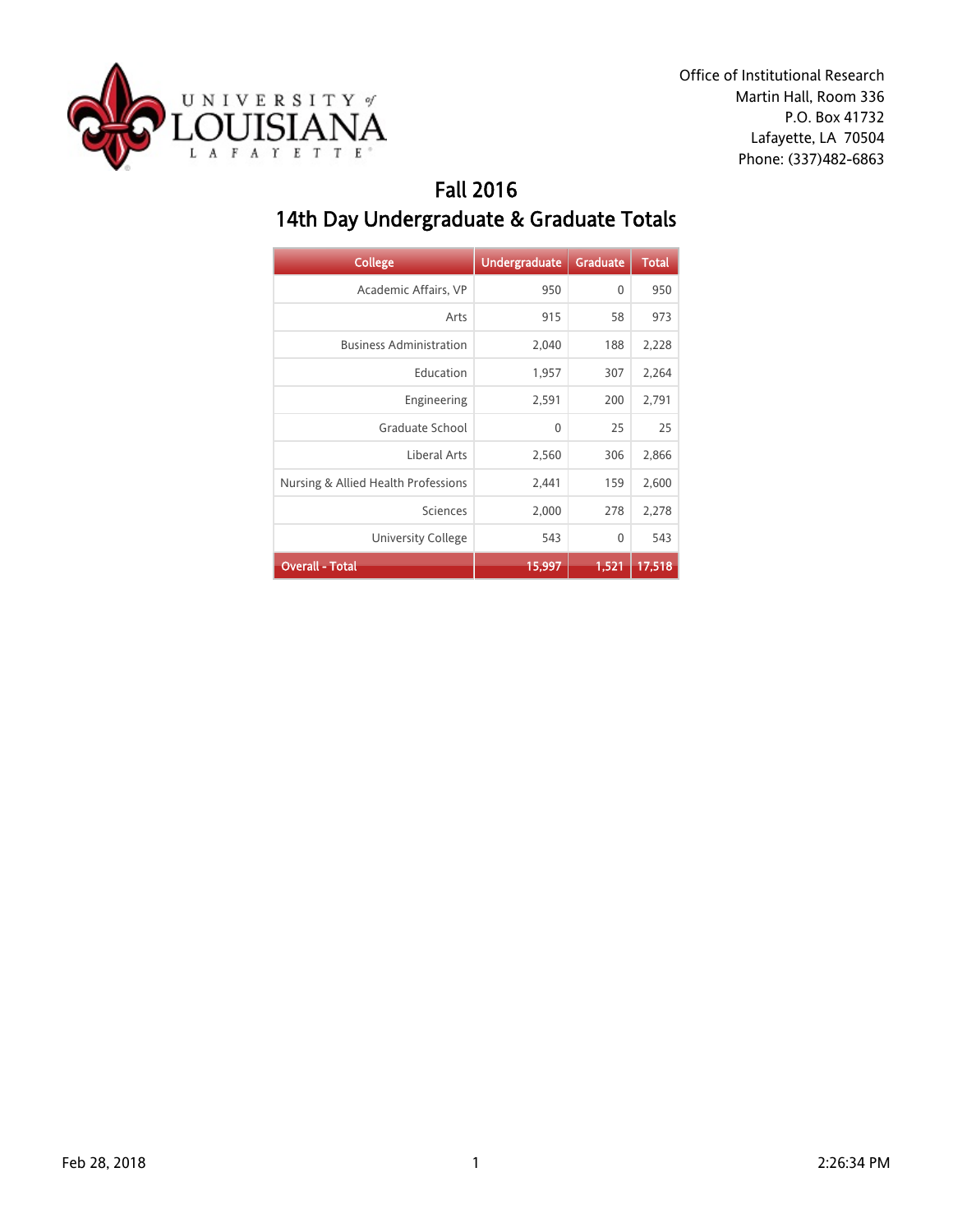

# Academic Affairs, VP Fall 2016 14th Day Undergraduate Enrollment

| <b>College</b>                      | <b>Department</b>            | Program                                         | Concentration | <b>Undergraduate</b> |
|-------------------------------------|------------------------------|-------------------------------------------------|---------------|----------------------|
| Academic Affairs, VP                | <b>University Connection</b> | Doors Program - ND DOOR                         |               | 18                   |
|                                     |                              | Doors Program - ND_DOOR - Total                 |               | 18                   |
|                                     |                              | High School - Dual Enrollment -<br>ND HSDE      |               | 808                  |
|                                     |                              | High School - Dual Enrollment - ND_HSDE - Total |               | 808                  |
|                                     |                              | Non-ULL Cross Enrollment - ND XROL              |               | 31                   |
|                                     |                              | Non-ULL Cross Enrollment - ND_XROL - Total      |               | 31                   |
|                                     |                              | Post Baccalaureate - ND POST                    |               | 44                   |
|                                     |                              | Post Baccalaureate - ND_POST - Total            |               | 44                   |
|                                     |                              | Professional Studies - ND PROF                  |               | 11                   |
|                                     |                              | Professional Studies - ND PROF - Total          |               | 11                   |
|                                     |                              | Special Non Degree Undergrad -<br>ND SPEC       |               | 17                   |
|                                     |                              | Special Non Degree Undergrad - ND_SPEC - Total  |               | 17                   |
|                                     |                              | Summer Visitor - ND SUMV                        |               | $\mathbf{1}$         |
|                                     |                              | Summer Visitor - ND_SUMV - Total                |               | $\mathbf{1}$         |
|                                     |                              | Universtiy Life - ND_LIFE                       |               | 12                   |
|                                     |                              | Universtiy Life - ND_LIFE - Total               |               | 12 <sub>2</sub>      |
|                                     |                              | Visiting Student - ND VIST                      |               | 8                    |
|                                     |                              | Visiting Student - ND_VIST - Total              |               | 8                    |
|                                     |                              | <b>University Connection - Total</b>            |               |                      |
| <b>Academic Affairs, VP - Total</b> |                              |                                                 |               | 950                  |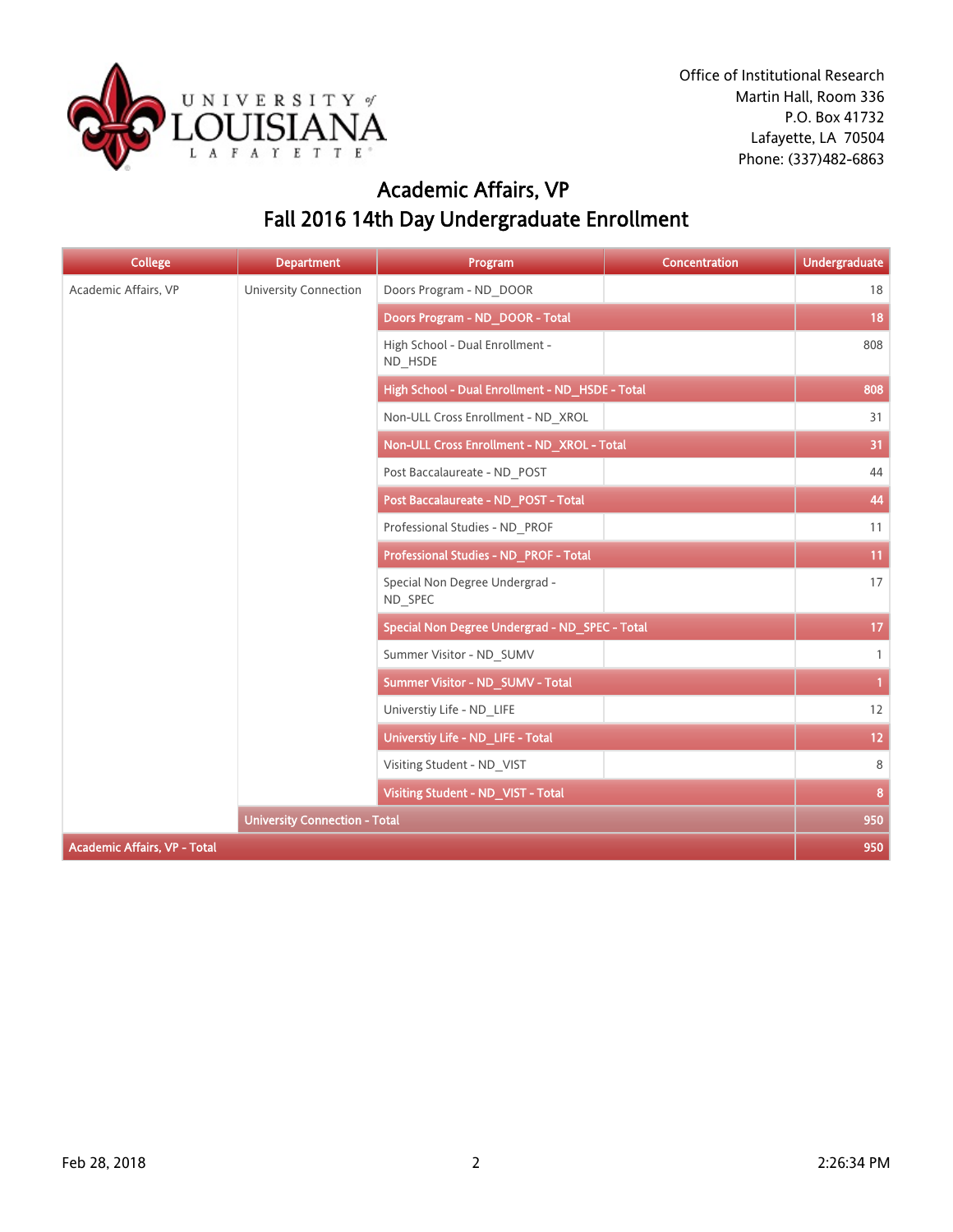

## Business Administration Fall 2016 14th Day Undergraduate Enrollment

| <b>College</b>                         | <b>Department</b>                          | Program                                            | Concentration | <b>Undergraduate</b> |
|----------------------------------------|--------------------------------------------|----------------------------------------------------|---------------|----------------------|
| <b>Business Administration</b>         | Accounting                                 | Accounting - BSBA_ACCT                             |               | 483                  |
|                                        |                                            | <b>Accounting - BSBA_ACCT - Total</b>              |               | 483                  |
|                                        |                                            | Accounting - PBC_CACC                              |               | 6                    |
|                                        |                                            | <b>Accounting - PBC_CACC - Total</b>               |               | 6                    |
|                                        | <b>Accounting - Total</b>                  |                                                    |               | 489                  |
|                                        | Economics & Finance                        | Economics - BSBA_ECON                              |               | 64                   |
|                                        |                                            | Economics - BSBA_ECON - Total                      |               | 64                   |
|                                        |                                            | Finance - BSBA FNAN                                |               | 251                  |
|                                        |                                            | Finance - BSBA_FNAN - Total                        |               | 251                  |
|                                        |                                            | Insurance & Risk Management -<br>BSBA_INSR         |               | 42                   |
|                                        |                                            | Insurance & Risk Management - BSBA_INSR - Total    |               | 42                   |
|                                        | <b>Economics &amp; Finance - Total</b>     |                                                    |               | 357                  |
|                                        | Management                                 | Management - BSBA MGMT                             |               | 699                  |
|                                        |                                            | Management - BSBA_MGMT - Total                     |               | 699                  |
|                                        |                                            | Professional Land/Resource Mgt -<br>BSBA_PLRM      |               | 77                   |
|                                        |                                            | Professional Land/Resource Mgt - BSBA_PLRM - Total |               | 77                   |
|                                        | <b>Management - Total</b>                  |                                                    |               | 776                  |
|                                        | Marketing & Hospitality                    | Hospitality Management - BSBA_HMGT                 |               | 108                  |
|                                        |                                            | Hospitality Management - BSBA_HMGT - Total         |               | 108                  |
|                                        |                                            | Marketing - BSBA_MKTG                              |               | 310                  |
|                                        |                                            | Marketing - BSBA_MKTG - Total                      |               | 310                  |
|                                        | <b>Marketing &amp; Hospitality - Total</b> |                                                    |               | 418                  |
| <b>Business Administration - Total</b> |                                            |                                                    |               | 2,040                |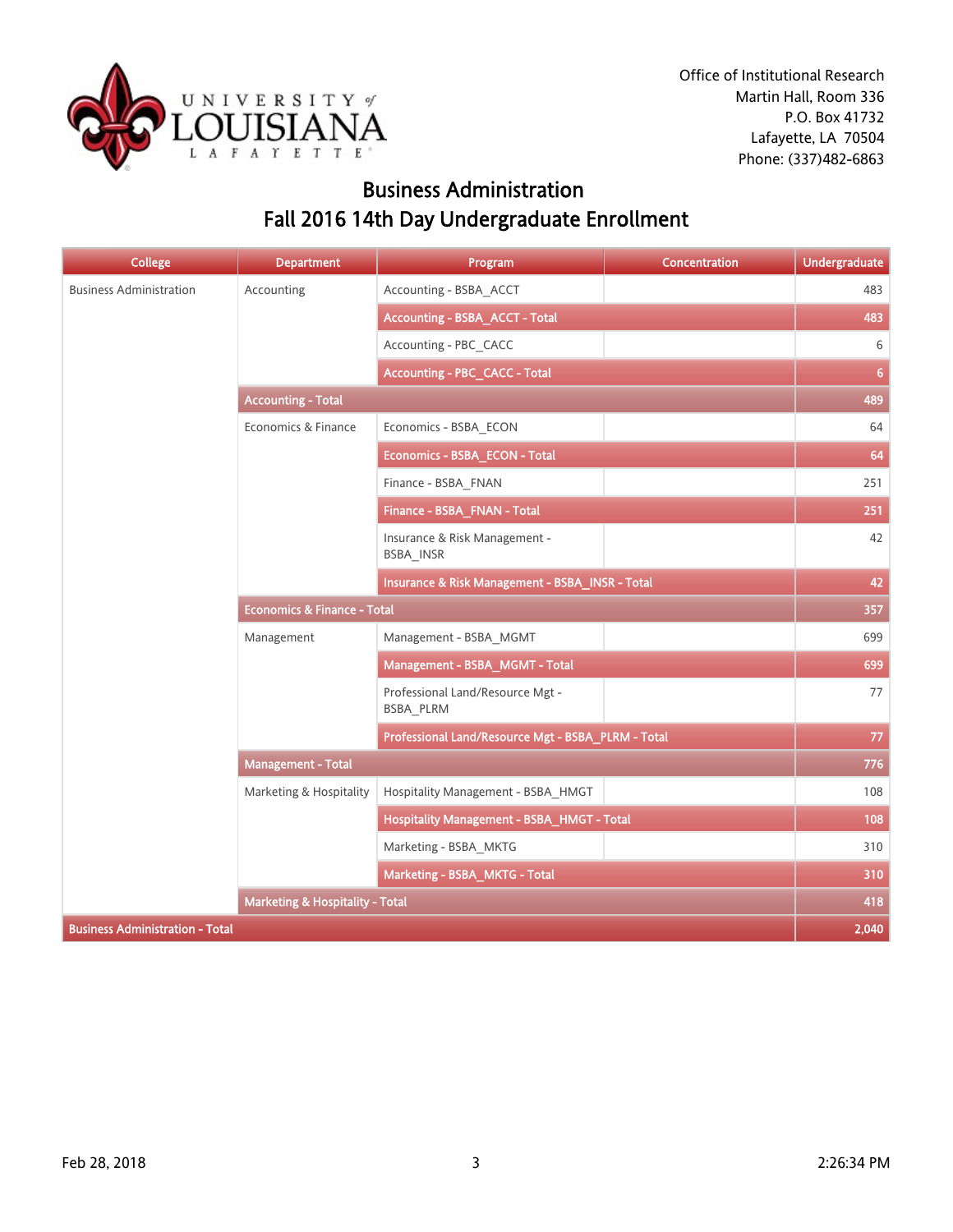

#### Arts Fall 2016 14th Day Undergraduate Enrollment

| <b>College</b> | <b>Department</b>                | Program                                 | Concentration                        | <b>Undergraduate</b> |
|----------------|----------------------------------|-----------------------------------------|--------------------------------------|----------------------|
| Arts           | Architecture                     | Architectural Studies - BS_ARCS         |                                      | 176                  |
|                |                                  | Architectural Studies - BS_ARCS - Total |                                      | 176                  |
|                | Architecture - Total             |                                         |                                      | 176                  |
|                | <b>Industrial Design</b>         | Industrial Design - BOID_INDN           |                                      | 88                   |
|                |                                  | Industrial Design - BOID_INDN - Total   |                                      | 88                   |
|                | <b>Industrial Design - Total</b> |                                         |                                      | 88                   |
|                | Interior Design                  | Interior Design - BID_INDS              |                                      | 65                   |
|                |                                  | Interior Design - BID_INDS - Total      |                                      | 65                   |
|                | <b>Interior Design - Total</b>   |                                         |                                      | 65                   |
|                | Music                            | Music - BA_MUSC                         | Music Business - MBUS                | 72                   |
|                |                                  |                                         | <b>Traditional Music - TMUS</b>      | $\mathbf{1}$         |
|                |                                  | Music - BA_MUSC - Total                 |                                      | 73                   |
|                |                                  | Music - BM_MUS                          | Jazz Studies - JAZZ                  | 5                    |
|                |                                  |                                         | Music Media - MMED                   | 28                   |
|                |                                  |                                         | Performance - PERF                   | 14                   |
|                |                                  |                                         | Piano Pedagogy - PPED                | $\mathbf{1}$         |
|                |                                  |                                         | Theory and Composition - TCOM        | 8                    |
|                |                                  |                                         |                                      | 8                    |
|                |                                  | Music - BM_MUS - Total                  |                                      | 64                   |
|                | <b>Music - Total</b>             |                                         |                                      | 137                  |
|                | Performing Arts                  | Performing Arts - BFA_PFAR              | Dance - DANC                         | 29                   |
|                |                                  |                                         | Theatre - THEA                       | 39                   |
|                |                                  |                                         |                                      | 6                    |
|                |                                  | Performing Arts - BFA_PFAR - Total      |                                      | 74                   |
|                | <b>Performing Arts - Total</b>   |                                         |                                      | 74                   |
|                | School of Music_                 | Music - BA_MUSC                         | Music Business - MBUS                | $16\,$               |
|                |                                  | Music - BA_MUSC - Total                 |                                      | $16\,$               |
|                | School of Music_ - Total         |                                         |                                      | 16                   |
|                | Visual Arts                      | Visual Arts - BFA_VIAR                  | Computer Art and Animation -<br>CART | 16                   |
|                |                                  |                                         | Graphic Design - GDSG                | 20                   |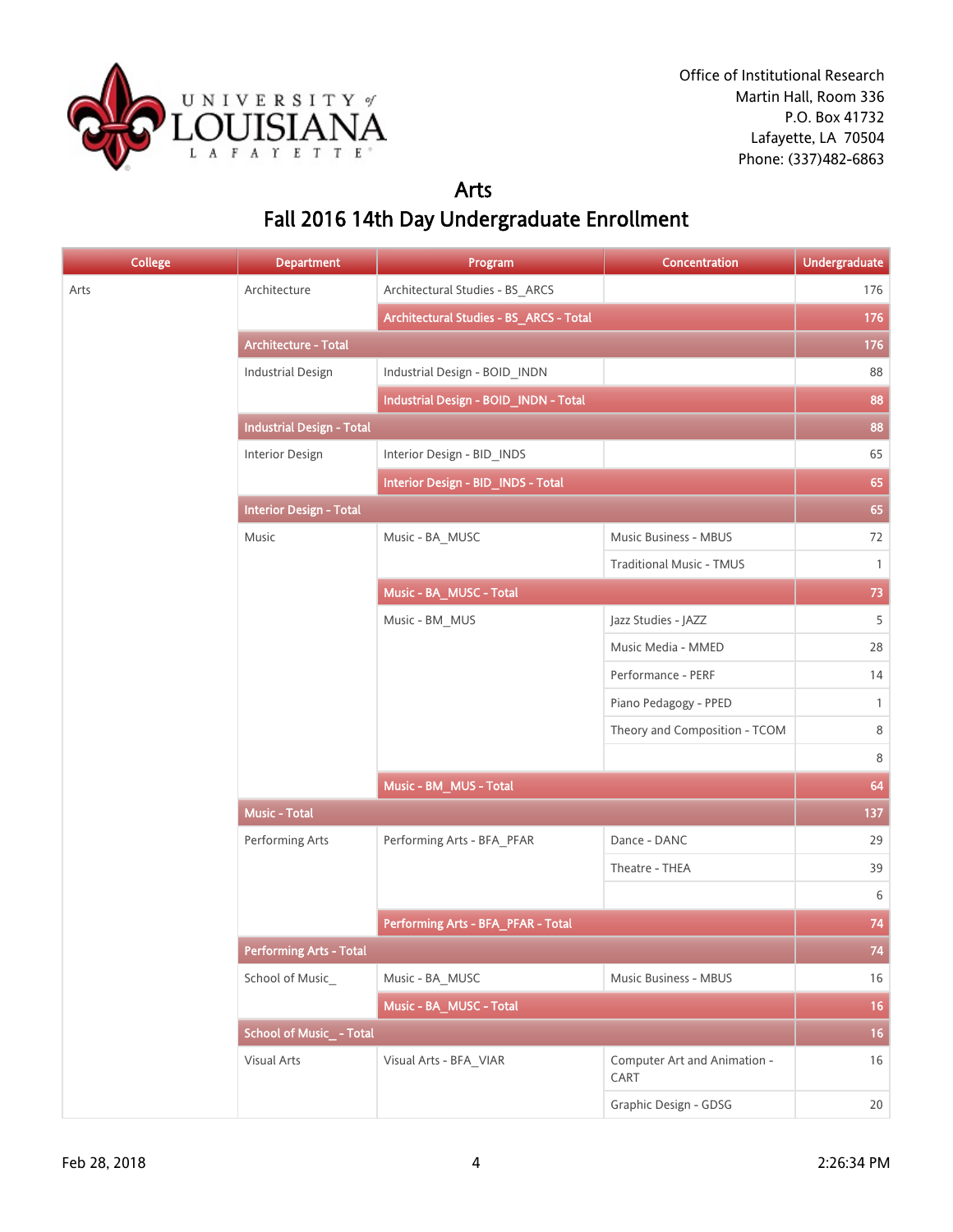

#### Arts Fall 2016 14th Day Undergraduate Enrollment

| <b>College</b>             | <b>Department</b>  | Program                        | <b>Concentration</b>                       | <b>Undergraduate</b> |
|----------------------------|--------------------|--------------------------------|--------------------------------------------|----------------------|
| Arts                       | <b>Visual Arts</b> | Visual Arts - BFA VIAR         | Metalwork and Jewelry - MEJE               | $\mathbf{1}$         |
|                            |                    |                                | New Media and Digital Art -<br><b>NMED</b> | $\overline{4}$       |
| <b>Visual Arts - Total</b> |                    |                                | Painting - PNTG                            | $\overline{2}$       |
|                            |                    |                                | Photography - PHOT                         | 5                    |
|                            |                    | Printmaking - PRMG             | $\mathbf{1}$                               |                      |
|                            |                    |                                |                                            | 310                  |
|                            |                    | Visual Arts - BFA_VIAR - Total |                                            | 359                  |
|                            |                    |                                |                                            | 359                  |
| <b>Arts - Total</b>        |                    |                                |                                            | 915                  |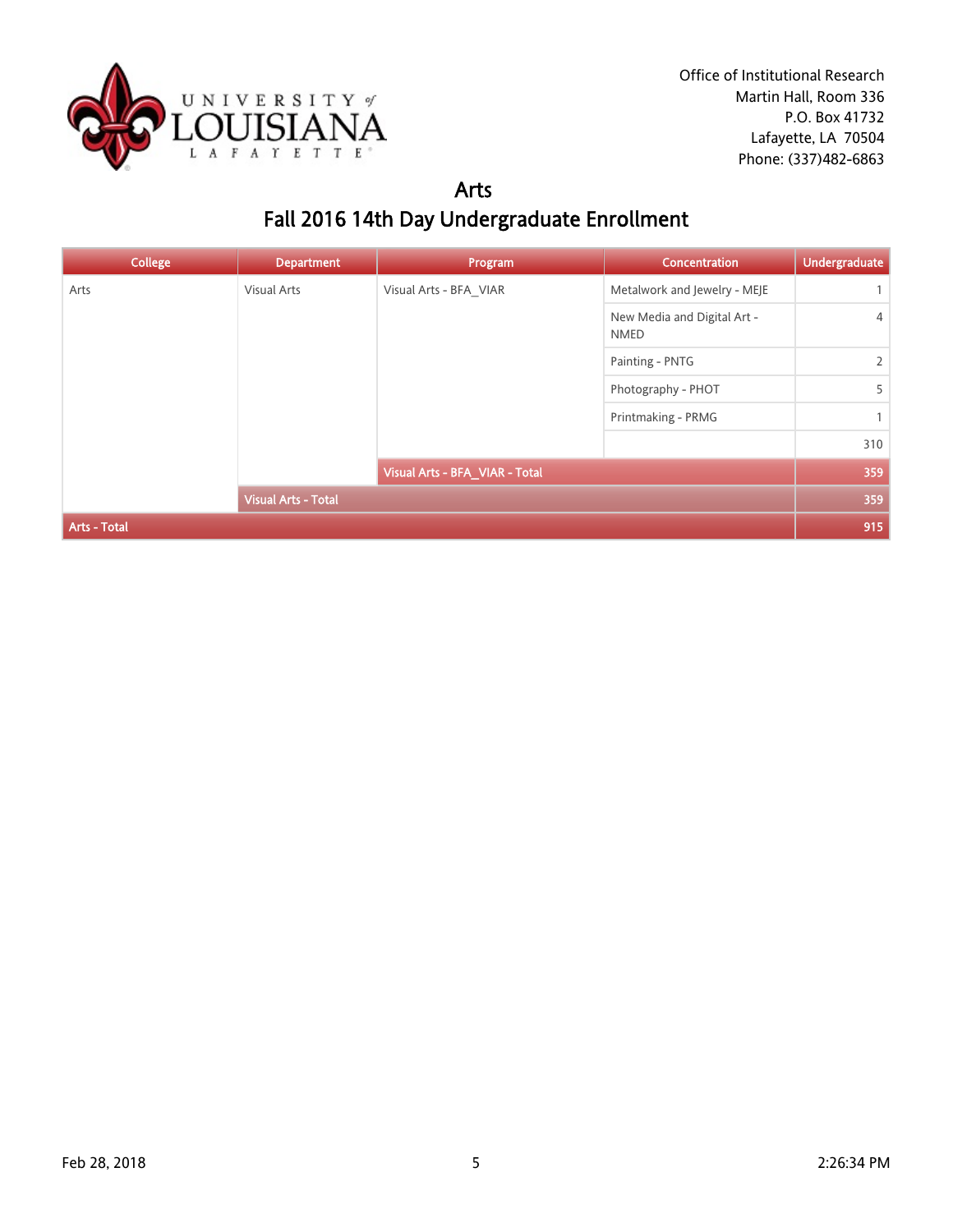

## Education Fall 2016 14th Day Undergraduate Enrollment

| <b>College</b> | <b>Department</b>                   | Program                                            | Concentration                                 | <b>Undergraduate</b> |
|----------------|-------------------------------------|----------------------------------------------------|-----------------------------------------------|----------------------|
| Education      | College of Education                | Education, Interim - INT_ED                        |                                               | $\mathbf{1}$         |
|                |                                     | Education, Interim - INT_ED - Total                |                                               | $\mathbf{1}$         |
|                | <b>College of Education - Total</b> |                                                    | $\mathbf{1}$                                  |                      |
|                | Curriculum &                        | Add Certification in Education -                   | Elementary 1-5 Education - ED25               | $\mathbf{1}$         |
|                | Instruction                         | CERU_EDAD                                          | Library Science Education - ED44              | $\overline{2}$       |
|                |                                     |                                                    | Spec Education, Early Int - ED63              | $\mathbf{1}$         |
|                |                                     |                                                    | Spec Education, Mild/Mod -<br>ED64            | 3                    |
|                |                                     | Add Certification in Education - CERU_EDAD - Total |                                               | $\mathcal{T}$        |
|                |                                     | Alt Certification in Education -<br>CERU_EDAC      |                                               | 5                    |
|                |                                     | Alt Certification in Education - CERU_EDAC - Total |                                               | 5 <sub>1</sub>       |
|                |                                     | Art Education Gr K-12 - PBC EDAR                   |                                               | $\mathbf{1}$         |
|                |                                     | Art Education Gr K-12 - PBC_EDAR - Total           |                                               | $\mathbf{1}$         |
|                |                                     | Art or Music Education Gr K-12 -<br>BA_EDAM        | Art Education - EDAE                          | 13                   |
|                |                                     |                                                    | Instrumental Music Education -<br><b>EDIN</b> | 47                   |
|                |                                     |                                                    | Vocal Music Education - EDVO                  | 12                   |
|                |                                     |                                                    |                                               | 3                    |
|                |                                     | Art or Music Education Gr K-12 - BA_EDAM - Total   |                                               | 75                   |
|                |                                     | Chemistry Educ - Grades 6-12 - BS_2161             |                                               | $\mathbf{1}$         |
|                |                                     | Chemistry Educ - Grades 6-12 - BS_2161 - Total     |                                               | $\mathbf{1}$         |
|                |                                     | Early Childhood Ed Gr PK-3 - BS_EDPK               |                                               | 276                  |
|                |                                     | Early Childhood Ed Gr PK-3 - BS_EDPK - Total       |                                               | 276                  |
|                |                                     | Early Childhood Ed Gr PK-3 - PBC_EDPK              |                                               | $\overline{7}$       |
|                |                                     | Early Childhood Ed Gr PK-3 - PBC_EDPK - Total      |                                               | $\mathbf{7}$         |
|                |                                     | Elementary Education Gr 1-5 - BS EDEL              |                                               | 213                  |
|                |                                     | Elementary Education Gr 1-5 - BS_EDEL - Total      |                                               | 213                  |
|                |                                     | Elementary Education Gr 1-5 -<br>PBC_EDEL          |                                               | 13                   |
|                |                                     | Elementary Education Gr 1-5 - PBC_EDEL - Total     |                                               | 13 <sup>°</sup>      |
|                |                                     | English Education-Grades 6-12 -<br>BA_2301         |                                               | $\mathbf{1}$         |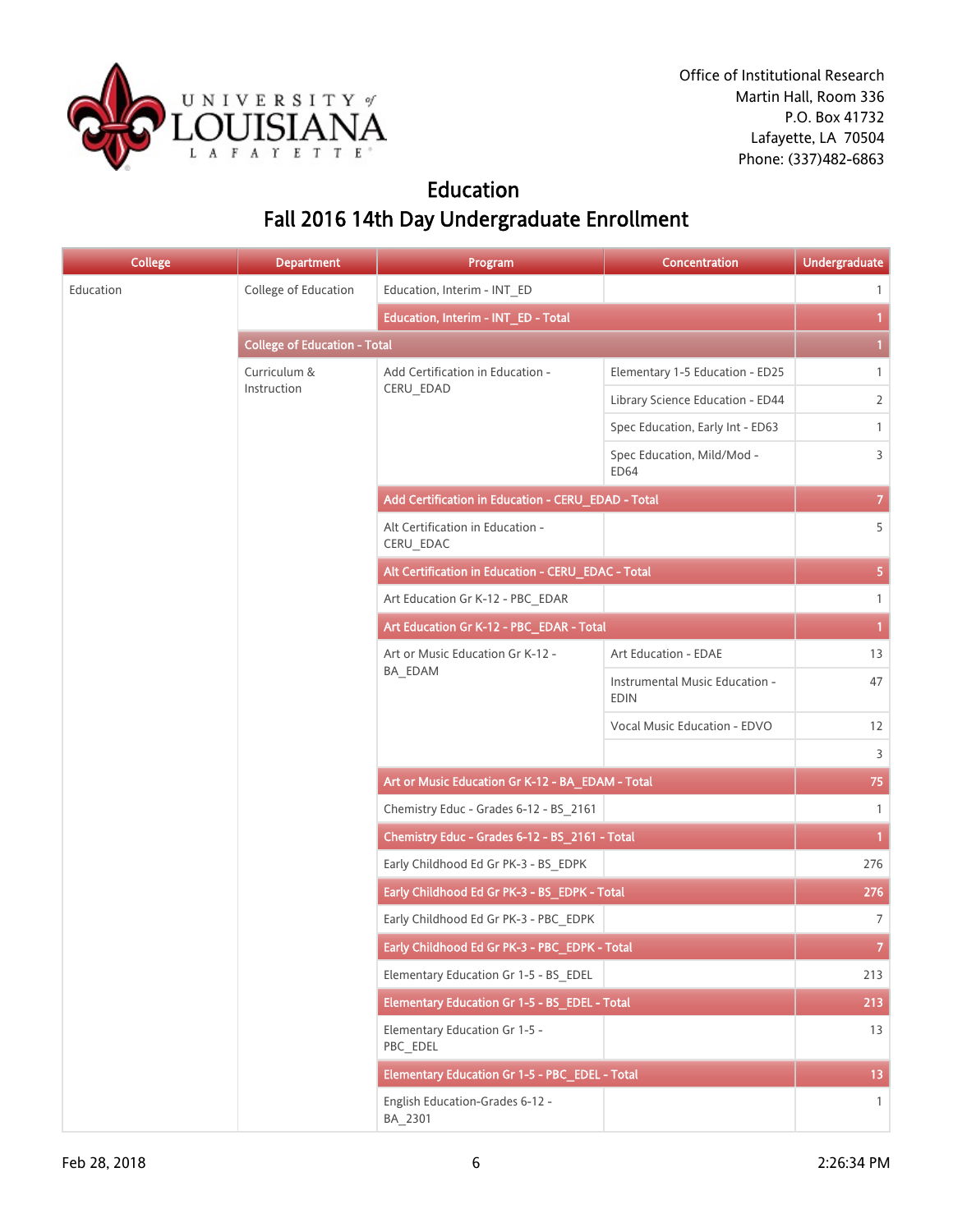

## Education Fall 2016 14th Day Undergraduate Enrollment

| <b>College</b> | <b>Department</b> | Program                                           | Concentration                              | <b>Undergraduate</b> |
|----------------|-------------------|---------------------------------------------------|--------------------------------------------|----------------------|
| Education      | Curriculum &      | English Education-Grades 6-12 - BA_2301 - Total   |                                            | $\mathbf{1}$         |
|                | Instruction       | French Education Gr K-12 - PBC_EDFR               |                                            | $\mathbf{1}$         |
|                |                   | French Education Gr K-12 - PBC_EDFR - Total       |                                            | $\mathbf{1}$         |
|                |                   | Health & Phys Ed Gr K-12 - PBC_EDPE               |                                            | $\overline{2}$       |
|                |                   | Health & Phys Ed Gr K-12 - PBC_EDPE - Total       |                                            | $\overline{2}$       |
|                |                   | Mathematics Educ - Grades 6-12 -<br>BS_2670       |                                            | $\mathbf{1}$         |
|                |                   | Mathematics Educ - Grades 6-12 - BS_2670 - Total  |                                            | $\mathbf{1}$         |
|                |                   | Middle School Education Gr 4-8 -<br>BS_EDMD       |                                            | 30                   |
|                |                   | Middle School Education Gr 4-8 - BS_EDMD - Total  |                                            | 30                   |
|                |                   | Middle School Education Gr 4-8 -<br>PBC_EDMD      |                                            | 14                   |
|                |                   | Middle School Education Gr 4-8 - PBC_EDMD - Total |                                            | 14                   |
|                |                   | Music Ed-Instrumental Gr K-12 -<br>PBC_EDIE       |                                            | $\overline{2}$       |
|                |                   | Music Ed-Instrumental Gr K-12 - PBC_EDIE - Total  |                                            | $\overline{2}$       |
|                |                   | Music Ed-Vocal Gr K-12 - PBC_EDVE                 |                                            | $\mathbf{1}$         |
|                |                   | Music Ed-Vocal Gr K-12 - PBC_EDVE - Total         |                                            | $\mathbf{1}$         |
|                |                   | Secondary Education & Teaching -<br>BS_EDSD       | <b>Biology Education - EDBI</b>            | 14                   |
|                |                   |                                                   | <b>Business Education - EDBU</b>           | $7\overline{ }$      |
|                |                   |                                                   | Chemistry Education - EDCH                 | 3                    |
|                |                   |                                                   | Earth Science Education - EDES             | $\mathbf{1}$         |
|                |                   |                                                   | English Education - EDEN                   | 68                   |
|                |                   |                                                   | General Science Education -<br><b>EDGS</b> | 8                    |
|                |                   |                                                   | Mathematics Education - EDMA               | 33                   |
|                |                   |                                                   | Physics Education - EDPH                   | $\mathbf{1}$         |
|                |                   |                                                   | Social Studies Education - EDSS            | 87                   |
|                |                   |                                                   | Speech Education - EDSE                    | 5                    |
|                |                   |                                                   |                                            | 10 <sup>°</sup>      |
|                |                   | Secondary Education & Teaching - BS_EDSD - Total  |                                            | 237                  |
|                |                   | Secondary Education Gr 6-12 -                     |                                            | 18                   |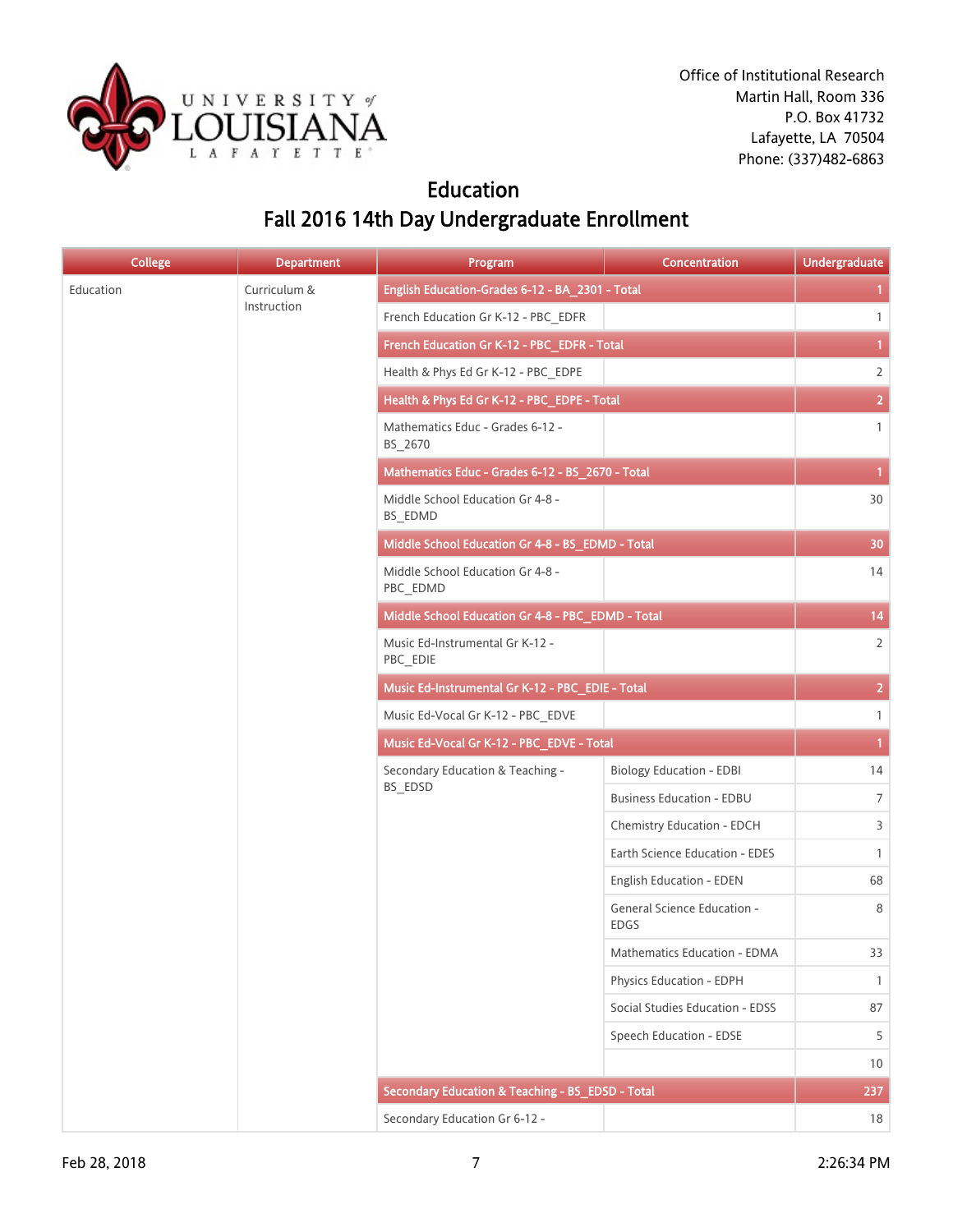

## Education Fall 2016 14th Day Undergraduate Enrollment

| <b>College</b>           | <b>Department</b>                           | Program                                           | Concentration                                | <b>Undergraduate</b> |
|--------------------------|---------------------------------------------|---------------------------------------------------|----------------------------------------------|----------------------|
| Education                | Curriculum &                                | PBC EDSD                                          |                                              |                      |
|                          | Instruction                                 | Secondary Education Gr 6-12 - PBC_EDSD - Total    |                                              | 18                   |
|                          |                                             | Spec Ed M/Mod - Sec Ed Gr 6-12 -<br>PBC_EDSP      |                                              | $\mathbf{1}$         |
|                          |                                             | Spec Ed M/Mod - Sec Ed Gr 6-12 - PBC_EDSP - Total |                                              | $\mathbf{1}$         |
|                          |                                             | Spec Ed-Early Interv: Birth-5 - PBC EDEI          |                                              | 4                    |
|                          |                                             | Spec Ed-Early Interv: Birth-5 - PBC_EDEI - Total  |                                              | 4                    |
|                          | <b>Curriculum &amp; Instruction - Total</b> |                                                   | 910                                          |                      |
|                          | Kinesiology                                 | Athletic Training - BS EDAT                       |                                              | 139                  |
|                          |                                             | Athletic Training - BS EDAT - Total               |                                              | 139                  |
|                          |                                             | Hlth & PE/Kinesiology Gr K-12 -<br>BS_EDKN        | Exercise Science - EDEX                      | 558                  |
|                          |                                             |                                                   | Fitness Studies - EDFS                       | 14                   |
|                          |                                             |                                                   | Health Promotion & Wellness -<br><b>EDHP</b> | 61                   |
|                          |                                             |                                                   | Pre-Professional Studies - EDPP              | 68                   |
|                          |                                             |                                                   | Sports Management - EDSM                     | 125                  |
|                          |                                             |                                                   |                                              | 81                   |
|                          |                                             | Hlth & PE/Kinesiology Gr K-12 - BS_EDKN - Total   |                                              | 907                  |
|                          | <b>Kinesiology - Total</b>                  |                                                   |                                              | 1,046                |
| <b>Education - Total</b> |                                             |                                                   |                                              | 1,957                |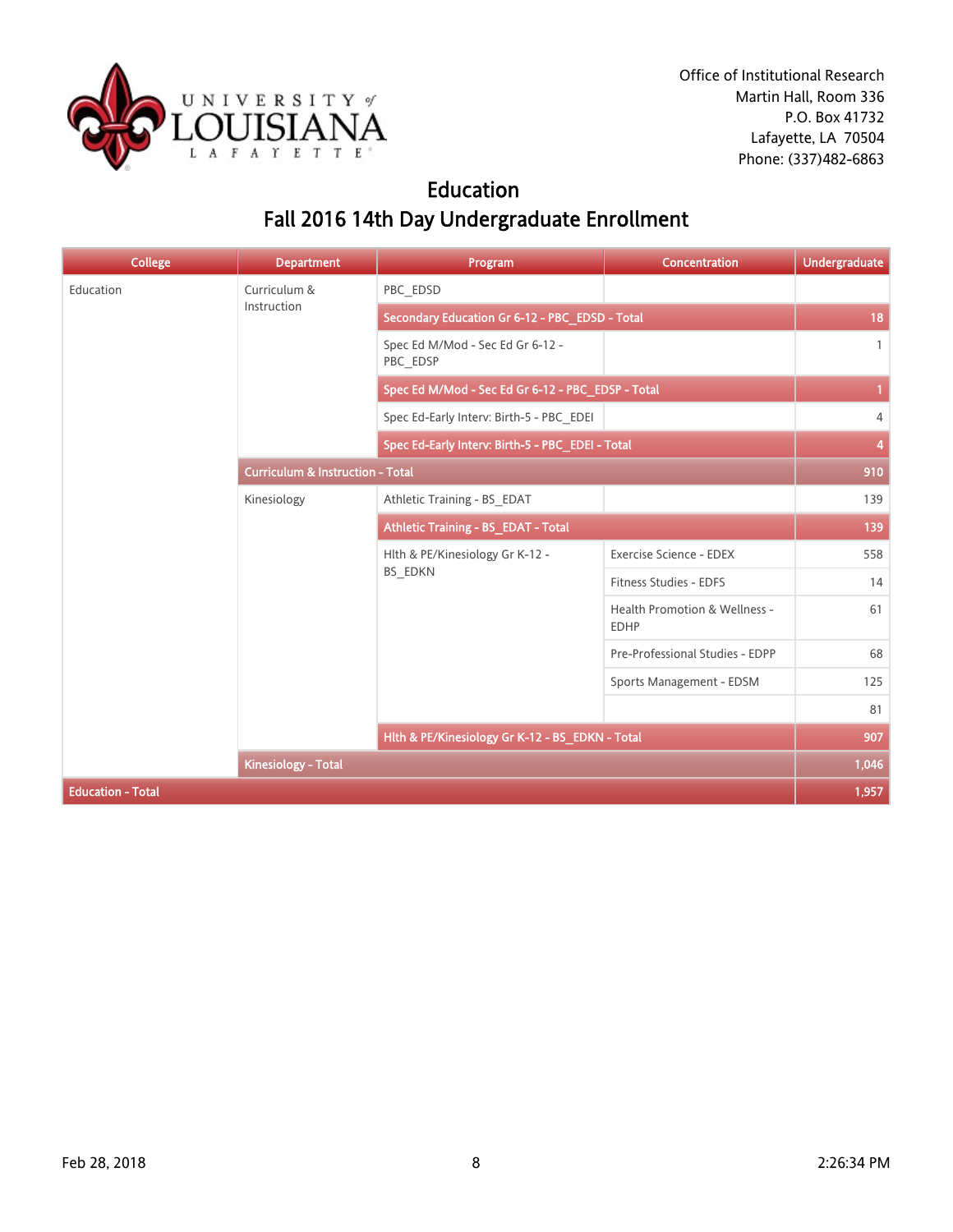

# Engineering Fall 2016 14th Day Undergraduate Enrollment

| <b>College</b>             | <b>Department</b>                             | Program                                           | <b>Concentration</b> | <b>Undergraduate</b> |
|----------------------------|-----------------------------------------------|---------------------------------------------------|----------------------|----------------------|
| Engineering                | <b>Chemical Engineering</b>                   | Chemical Engineering - BCHE CHEE                  |                      | 382                  |
|                            |                                               | Chemical Engineering - BCHE_CHEE - Total          |                      | 382                  |
|                            | <b>Chemical Engineering - Total</b>           |                                                   |                      |                      |
|                            | Civil Engineering                             | Civil Engineering - BCIV CIVE                     |                      | 209                  |
|                            |                                               | Civil Engineering - BCIV_CIVE - Total             |                      | 209                  |
|                            | <b>Civil Engineering - Total</b>              |                                                   |                      | 209                  |
|                            | <b>Electrical &amp; Computer</b>              | Electrical Engineering - BELE ELEE                |                      | 278                  |
|                            | Engr                                          | <b>Electrical Engineering - BELE_ELEE - Total</b> |                      | 278                  |
|                            | <b>Electrical &amp; Computer Engr - Total</b> |                                                   |                      | 278                  |
|                            | <b>Industrial Technology</b>                  | Industrial Technology - BSIT ITEC                 |                      | 422                  |
|                            |                                               | Industrial Technology - BSIT_ITEC - Total         |                      | 422                  |
|                            | <b>Industrial Technology - Total</b>          |                                                   |                      | 422                  |
|                            | <b>Mechanical Engineering</b>                 | Mechanical Engineering - BMEC MCHE                |                      | 752                  |
|                            |                                               | Mechanical Engineering - BMEC_MCHE - Total        |                      | 752                  |
|                            | <b>Mechanical Engineering - Total</b>         |                                                   |                      | 752                  |
|                            | Petroleum Engineering                         | Petroleum Engineering - BPET PETE                 |                      | 548                  |
|                            |                                               | Petroleum Engineering - BPET_PETE - Total         |                      | 548                  |
|                            | <b>Petroleum Engineering - Total</b>          |                                                   |                      | 548                  |
| <b>Engineering - Total</b> |                                               |                                                   |                      | 2,591                |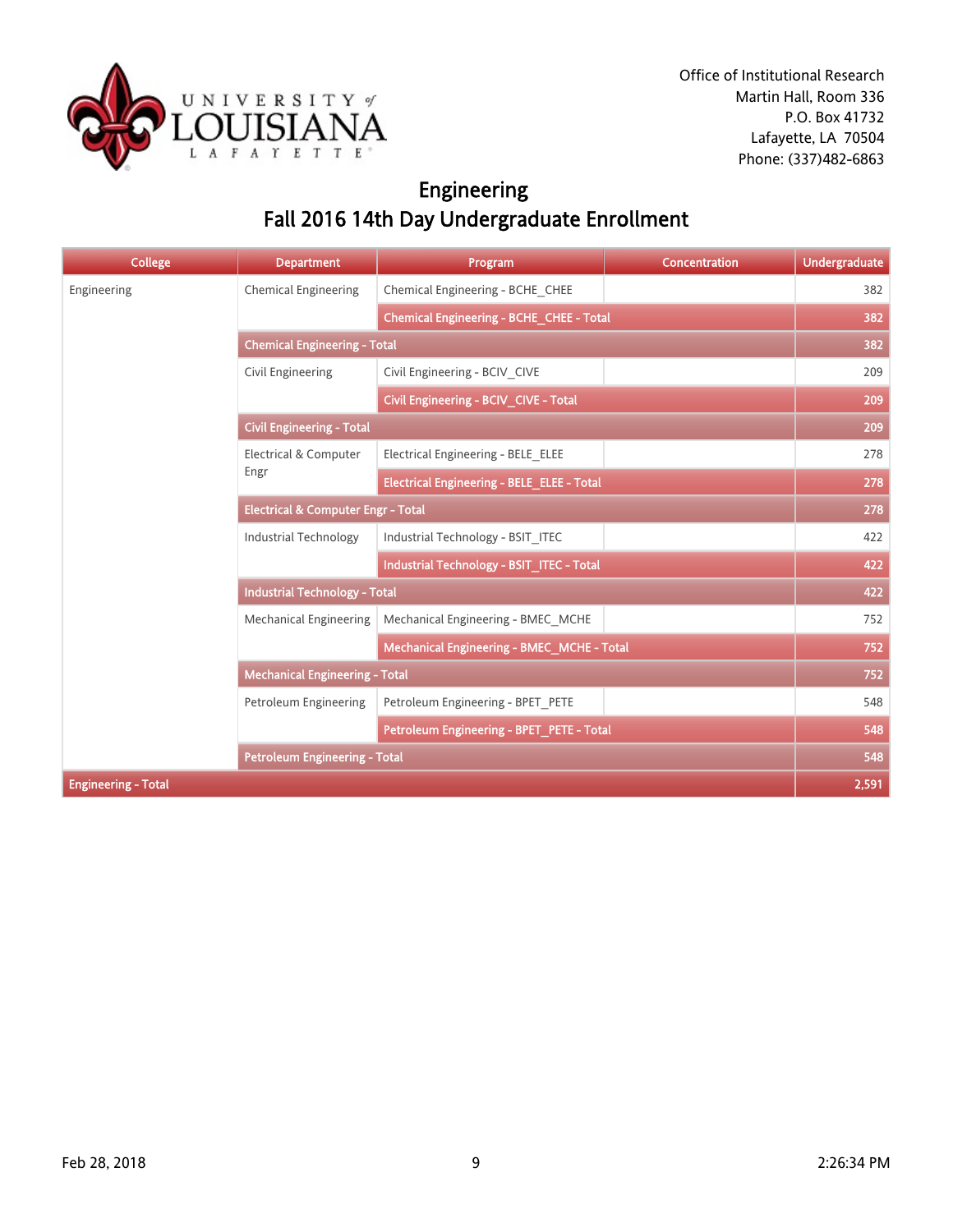

## Liberal Arts Fall 2016 14th Day Undergraduate Enrollment

| <b>College</b> | <b>Department</b>                      | Program                                               | Concentration             | <b>Undergraduate</b> |
|----------------|----------------------------------------|-------------------------------------------------------|---------------------------|----------------------|
| Liberal Arts   | College of Liberal Arts                | Moving Image Arts - BA_MIA                            |                           | 84                   |
|                |                                        | Moving Image Arts - BA_MIA - Total                    |                           | 84                   |
|                |                                        | Undeclared Liberal Arts - UNDE_LA                     |                           | 72                   |
|                |                                        | Undeclared Liberal Arts - UNDE_LA - Total             |                           |                      |
|                | <b>College of Liberal Arts - Total</b> |                                                       |                           | 156                  |
|                | Communication                          | Mass Communications - BA_MCOM                         | Advertising - ADV         | 49                   |
|                |                                        |                                                       | Broadcasting - BRDC       | 109                  |
|                |                                        |                                                       | Journalism - JOUR         | 37                   |
|                |                                        |                                                       |                           | 12                   |
|                |                                        | Mass Communications - BA_MCOM - Total                 |                           | 207                  |
|                |                                        | Organizational Communication -<br>BA_OCOM             |                           | 46                   |
|                |                                        | <b>Organizational Communication - BA_OCOM - Total</b> |                           | 46                   |
|                |                                        | Public Relations - BA_PREL                            |                           | 179                  |
|                |                                        | <b>Public Relations - BA_PREL - Total</b>             |                           | 179                  |
|                | <b>Communication - Total</b>           |                                                       |                           | 432                  |
|                | Communicative<br><b>Disorders</b>      | Speech Pathology and Audiology -<br>BA_CODI           |                           | 244                  |
|                |                                        | Speech Pathology and Audiology - BA_CODI - Total      |                           | 244                  |
|                | <b>Communicative Disorders - Total</b> |                                                       |                           |                      |
|                | Criminal Justice                       | Criminal Justice - BS_CJUS                            |                           | 263                  |
|                |                                        | Criminal Justice - BS_CJUS - Total                    |                           | 263                  |
|                | <b>Criminal Justice - Total</b>        |                                                       |                           | 263                  |
|                | English                                | English - BA_ENGL                                     | Creative Writing - CW     | 42                   |
|                |                                        |                                                       | Folklore - FOLK           | $\overline{2}$       |
|                |                                        |                                                       | Linguistics - LING        | $\overline{3}$       |
|                |                                        |                                                       | Literature - LIT          | $18\,$               |
|                |                                        |                                                       | Professional Writing - PW | 15                   |
|                |                                        |                                                       |                           | 132                  |
|                |                                        | English - BA_ENGL - Total                             |                           | 212                  |
|                | <b>English - Total</b>                 |                                                       |                           | 212                  |
|                | History, Geography, &                  | History - BA_HIST                                     |                           | 70                   |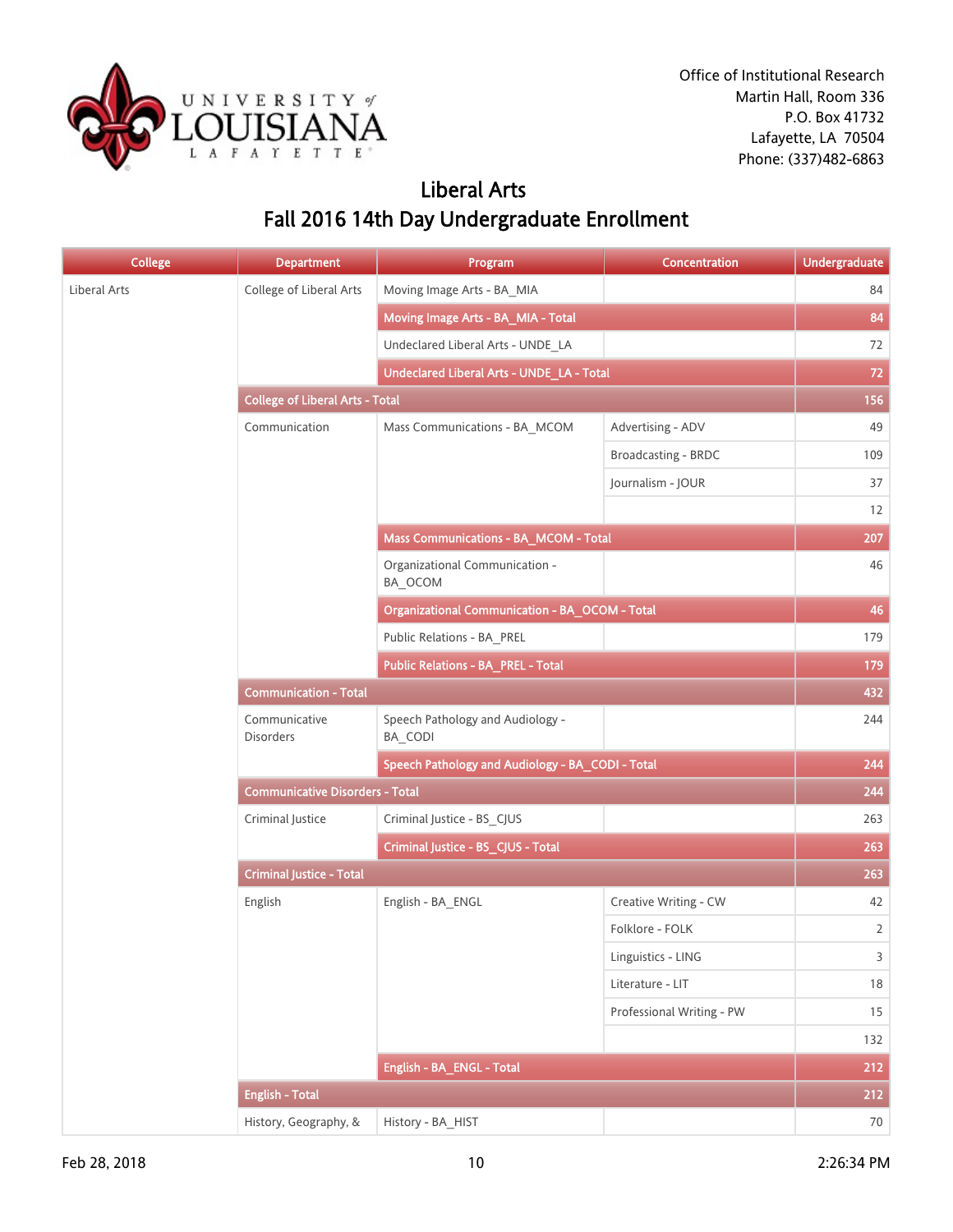

## Liberal Arts Fall 2016 14th Day Undergraduate Enrollment

| <b>College</b>              | <b>Department</b>                   | Program                                    | Concentration                                 | <b>Undergraduate</b> |
|-----------------------------|-------------------------------------|--------------------------------------------|-----------------------------------------------|----------------------|
| Liberal Arts                | Phil                                | History - BA_HIST - Total                  |                                               | 70                   |
|                             | History, Geography, & Phil - Total  |                                            |                                               | 70                   |
|                             | Modern Languages                    | Modern Languages - BA_MODL                 | French & Francophone Studies -<br><b>FRFS</b> | 12                   |
|                             |                                     |                                            | French Education - FRED                       | 3                    |
|                             |                                     |                                            | Spanish - SPAN                                | 8                    |
|                             |                                     |                                            | Spanish Education - SPAE                      | 6                    |
|                             |                                     |                                            |                                               | $\overline{2}$       |
|                             |                                     | Modern Languages - BA_MODL - Total         |                                               | 31                   |
|                             | Modern Languages - Total            |                                            |                                               | 31                   |
|                             | <b>Political Science</b>            | Political Science - BA_POLS                | <b>International Relations - INTR</b>         | 30                   |
|                             |                                     |                                            | Pre-Law - PLAW                                | 116                  |
|                             |                                     |                                            |                                               | 96                   |
|                             |                                     | Political Science - BA_POLS - Total        |                                               | 242                  |
|                             | <b>Political Science - Total</b>    |                                            |                                               | 242                  |
|                             | Psychology                          | Psychology - BS PSYC                       |                                               | 599                  |
|                             |                                     | Psychology - BS_PSYC - Total               |                                               | 599                  |
|                             | <b>Psychology - Total</b>           |                                            |                                               | 599                  |
|                             | Soci, Anth, & Child/Fam             | Anthropology - BA_ANTH                     |                                               | 37                   |
|                             | Stu                                 | Anthropology - BA_ANTH - Total             |                                               | 37                   |
|                             |                                     | Child and Family Studies - BS CAFS         |                                               | 164                  |
|                             |                                     | Child and Family Studies - BS_CAFS - Total |                                               | 164                  |
|                             |                                     | Sociology - BA SOCI                        |                                               | 110                  |
|                             |                                     | Sociology - BA_SOCI - Total                |                                               | 110                  |
|                             | Soci, Anth, & Child/Fam Stu - Total |                                            |                                               | 311                  |
| <b>Liberal Arts - Total</b> |                                     |                                            |                                               | 2,560                |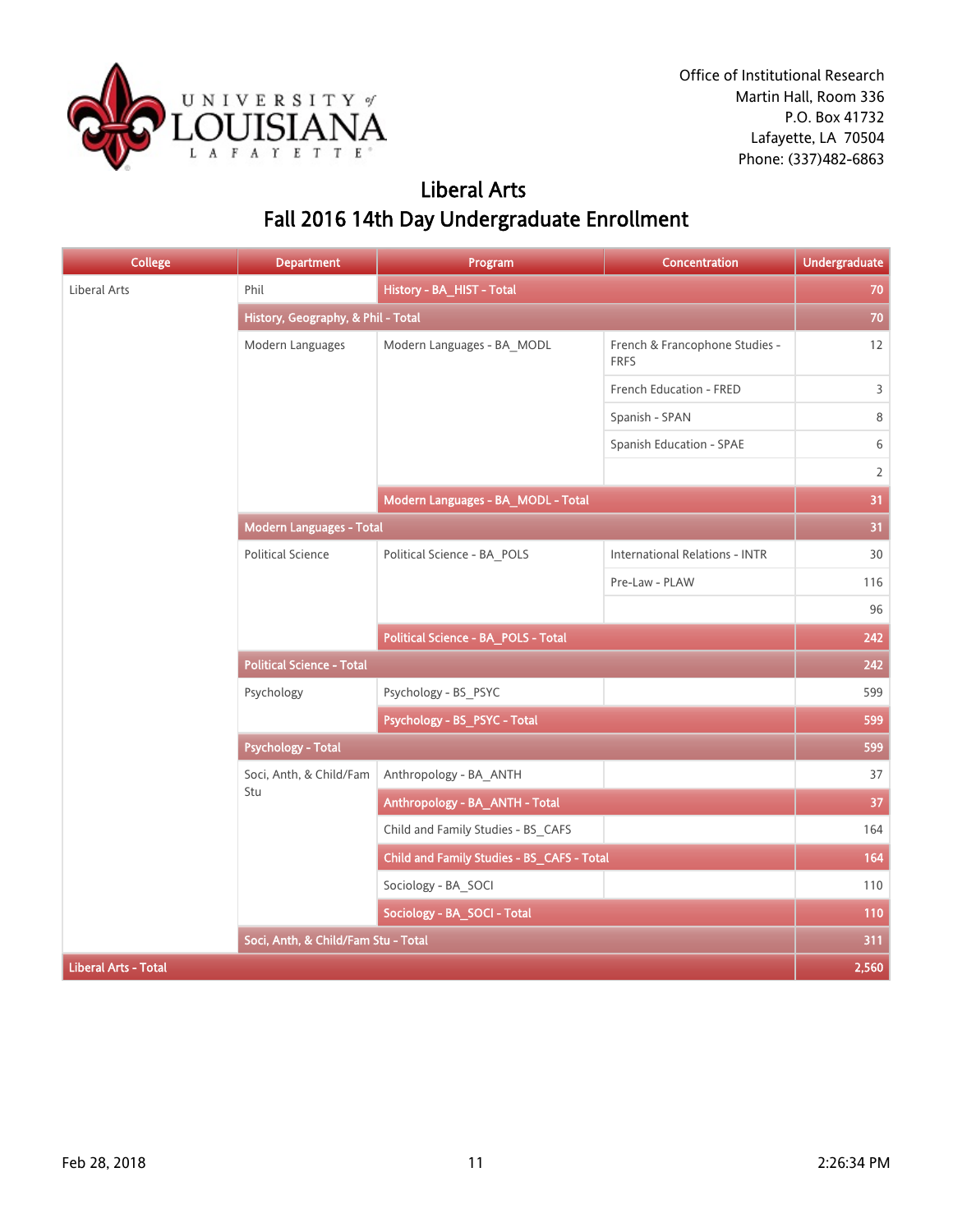

# Nursing & Allied Health Professions Fall 2016 14th Day Undergraduate Enrollment

| <b>College</b>                                         | <b>Department</b>                      | Program                                         | <b>Concentration</b> | <b>Undergraduate</b> |
|--------------------------------------------------------|----------------------------------------|-------------------------------------------------|----------------------|----------------------|
| Nursing & Allied Health                                | <b>Allied Hlth Professions</b>         | Dietetics - BS_DIET                             |                      | 65                   |
| Professions                                            |                                        | Dietetics - BS_DIET - Total                     |                      | 65                   |
|                                                        |                                        | Health Information Management -<br>BS_HIM       |                      | 123                  |
|                                                        |                                        | Health Information Management - BS_HIM - Total  |                      | 123                  |
|                                                        |                                        | Health Services Administration -<br>BS_HSA      |                      | 94                   |
|                                                        |                                        | Health Services Administration - BS_HSA - Total |                      | 94                   |
|                                                        |                                        | Pre-Dental Hygiene - PRE DENT                   |                      | 69                   |
|                                                        |                                        | Pre-Dental Hygiene - PRE_DENT - Total           |                      | 69                   |
|                                                        | <b>Allied Hith Professions - Total</b> |                                                 |                      | 351                  |
|                                                        | Nursing - Bachelors                    | Nursing - BSN_NURS                              |                      | 1,265                |
|                                                        |                                        | <b>Nursing - BSN_NURS - Total</b>               |                      | 1,265                |
|                                                        |                                        | Nursing, Online RN to BSN - BSN RN2B            |                      | 825                  |
|                                                        |                                        | Nursing, Online RN to BSN - BSN_RN2B - Total    |                      | 825                  |
|                                                        | <b>Nursing - Bachelors - Total</b>     |                                                 |                      | 2,090                |
| <b>Nursing &amp; Allied Health Professions - Total</b> |                                        |                                                 |                      | 2,441                |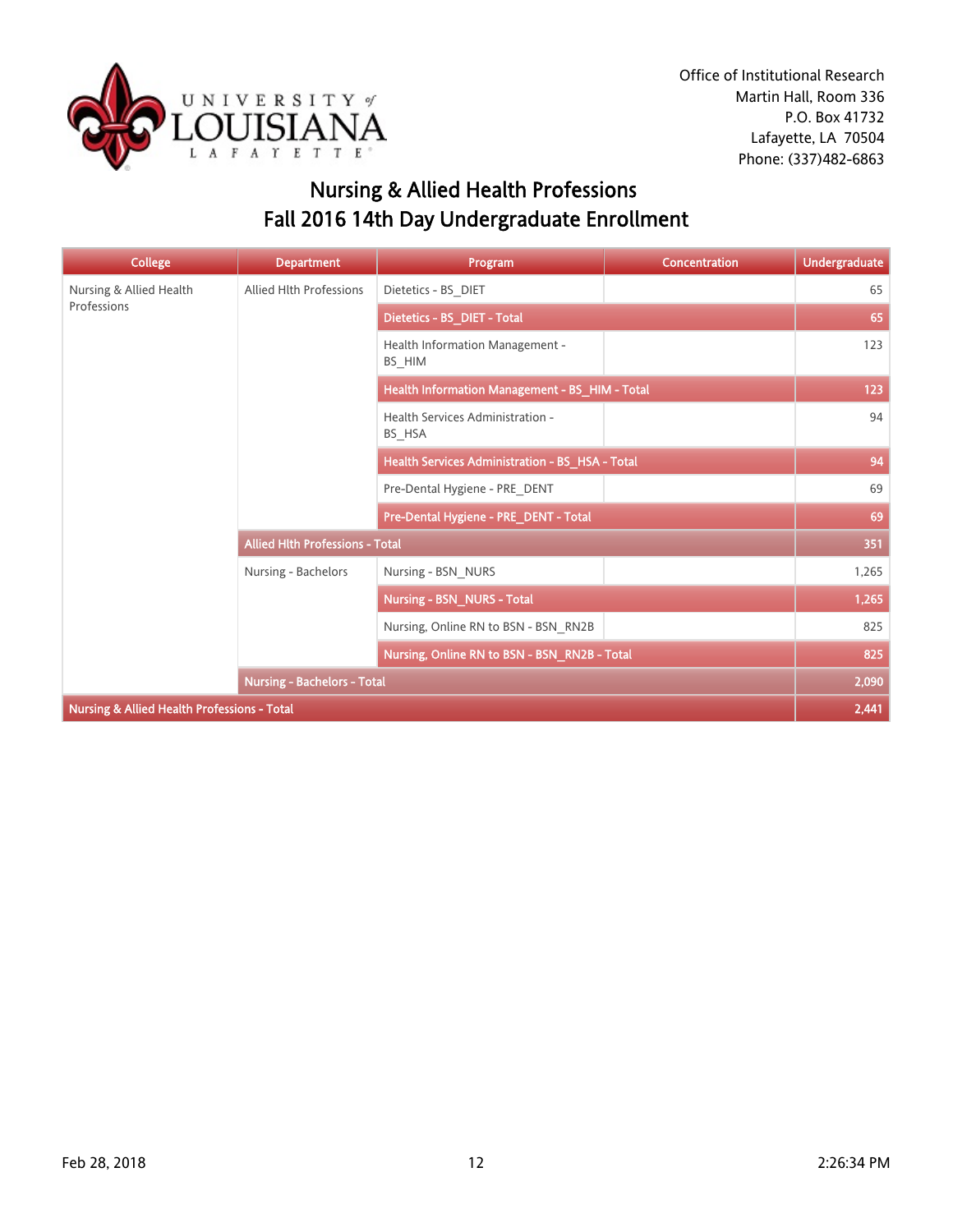

### **Sciences** Fall 2016 14th Day Undergraduate Enrollment

| <b>College</b> | <b>Department</b>                                 | Program                                           | Concentration                                   | <b>Undergraduate</b> |
|----------------|---------------------------------------------------|---------------------------------------------------|-------------------------------------------------|----------------------|
| Sciences       | <b>Biology</b> and                                | Biology - BS_BIOL                                 | Microbiology - MCBL                             | 29                   |
|                | Microbiology                                      |                                                   | Resource Biology /Biodiversity -<br><b>RESC</b> | 45                   |
|                |                                                   |                                                   |                                                 | 816                  |
|                |                                                   | <b>Biology - BS_BIOL - Total</b>                  |                                                 | 890                  |
|                |                                                   | Pre-Med Tech, Transfer Program -<br>PRE_MEDT      |                                                 | 5                    |
|                |                                                   | Pre-Med Tech, Transfer Program - PRE_MEDT - Total |                                                 | 5                    |
|                |                                                   | Pre-Vet Two Year Transfer - PRE_VET               |                                                 | 23                   |
|                |                                                   | Pre-Vet Two Year Transfer - PRE_VET - Total       |                                                 | 23                   |
|                | <b>Biology and Microbiology - Total</b>           |                                                   |                                                 | 918                  |
|                | Chemistry                                         | Chemistry - BS CHEM                               |                                                 | 73                   |
|                |                                                   | Chemistry - BS_CHEM - Total                       |                                                 | 73                   |
|                |                                                   | Pre-Pharmacy Two Year Transfer -<br>PRE PHAR      |                                                 | 67                   |
|                | Pre-Pharmacy Two Year Transfer - PRE_PHAR - Total |                                                   |                                                 |                      |
|                | <b>Chemistry - Total</b>                          |                                                   |                                                 |                      |
|                | College of Sciences                               | Undeclared Science - UNDE_SCI                     |                                                 | 52                   |
|                |                                                   | Undeclared Science - UNDE_SCI - Total             |                                                 | 52                   |
|                | <b>College of Sciences - Total</b>                |                                                   |                                                 |                      |
|                | Computer Science                                  | Computer Science - BS_CMPS                        | Cognitive Science - COGS                        | 11                   |
|                |                                                   |                                                   | Computer Engineering - CMPE                     | 17                   |
|                |                                                   |                                                   | Information Techology - INFT                    | 20                   |
|                |                                                   |                                                   | Pre-Major - PRE                                 | $\mathbf{1}$         |
|                |                                                   |                                                   | Scientific Computing - SCIC                     | $\overline{7}$       |
|                |                                                   |                                                   | Video Game Design & Dev -<br>VGDD               | 53                   |
|                |                                                   |                                                   |                                                 | 335                  |
|                |                                                   | Computer Science - BS_CMPS - Total                |                                                 | 444                  |
|                | <b>Computer Science - Total</b>                   |                                                   |                                                 | 444                  |
|                | <b>Environmental Science</b>                      | Environmental Science - BS_ENVS                   | Digital Geography - DIGI                        | 8                    |
|                |                                                   |                                                   | Environmental Quality - ENVQ                    | 31                   |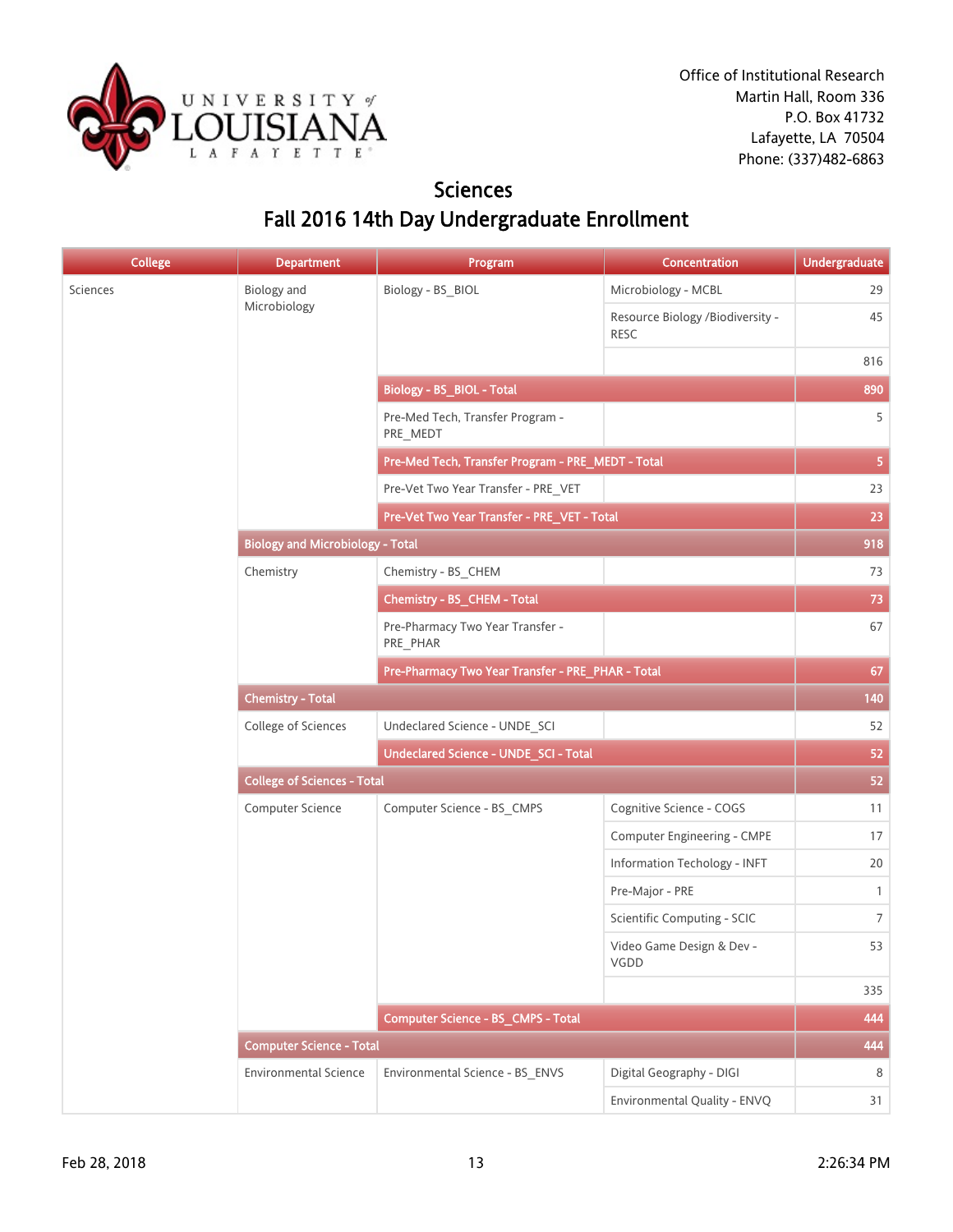

### **Sciences** Fall 2016 14th Day Undergraduate Enrollment

| <b>College</b>          | <b>Department</b>                    | Program                                   | Concentration                              | <b>Undergraduate</b> |
|-------------------------|--------------------------------------|-------------------------------------------|--------------------------------------------|----------------------|
| Sciences                | <b>Environmental Science</b>         | Environmental Science - BS_ENVS           | Soil & Water Conservation -<br><b>CONV</b> | 23                   |
|                         |                                      |                                           |                                            | $\overline{2}$       |
|                         |                                      | Environmental Science - BS_ENVS - Total   |                                            | 64                   |
|                         | <b>Environmental Science - Total</b> |                                           |                                            | 64                   |
|                         | Geology                              | Geology - BS_GEOL                         |                                            | 87                   |
|                         | Geology - BS_GEOL - Total            |                                           |                                            | 87                   |
|                         | <b>Geology - Total</b>               |                                           |                                            | 87                   |
|                         | Informatics                          | Informatics - BS_INFX                     | <b>Business Informatics - BUSI</b>         | 59                   |
|                         |                                      |                                           | Digital Media Technology - DIGM            | 19                   |
|                         |                                      |                                           | Health Informatics - HLTI                  | 11                   |
|                         |                                      |                                           | Individualized Informatics - INDV          | $\sqrt{4}$           |
|                         |                                      |                                           | Interactive Media Technology -<br>IMT      | $\overline{7}$       |
|                         |                                      |                                           | Systems Administration - SYSA              | 56                   |
|                         |                                      |                                           | Web Design - WEBD                          | 14                   |
|                         |                                      |                                           |                                            | 20                   |
|                         |                                      | Informatics - BS_INFX - Total             |                                            | 190                  |
|                         | <b>Informatics - Total</b>           |                                           |                                            | 190                  |
|                         | Mathematics                          | Mathematics - BS MATH                     |                                            | 70                   |
|                         |                                      | Mathematics - BS_MATH - Total             |                                            | 70                   |
|                         | <b>Mathematics - Total</b>           |                                           |                                            | 70                   |
|                         | Physics                              | Physics - BS_PHYS                         |                                            | 34                   |
|                         |                                      | Physics - BS_PHYS - Total                 |                                            | 34                   |
|                         | <b>Physics - Total</b>               |                                           |                                            | 34                   |
|                         | Renewable Resources_                 | Sustainable Agriculture - BS_S128         | Agribusiness - SI01                        | $\mathbf{1}$         |
|                         |                                      | Sustainable Agriculture - BS_S128 - Total |                                            | $\mathbf{1}$         |
|                         | <b>Renewable Resources - Total</b>   |                                           |                                            | 1                    |
| <b>Sciences - Total</b> |                                      |                                           |                                            | 2,000                |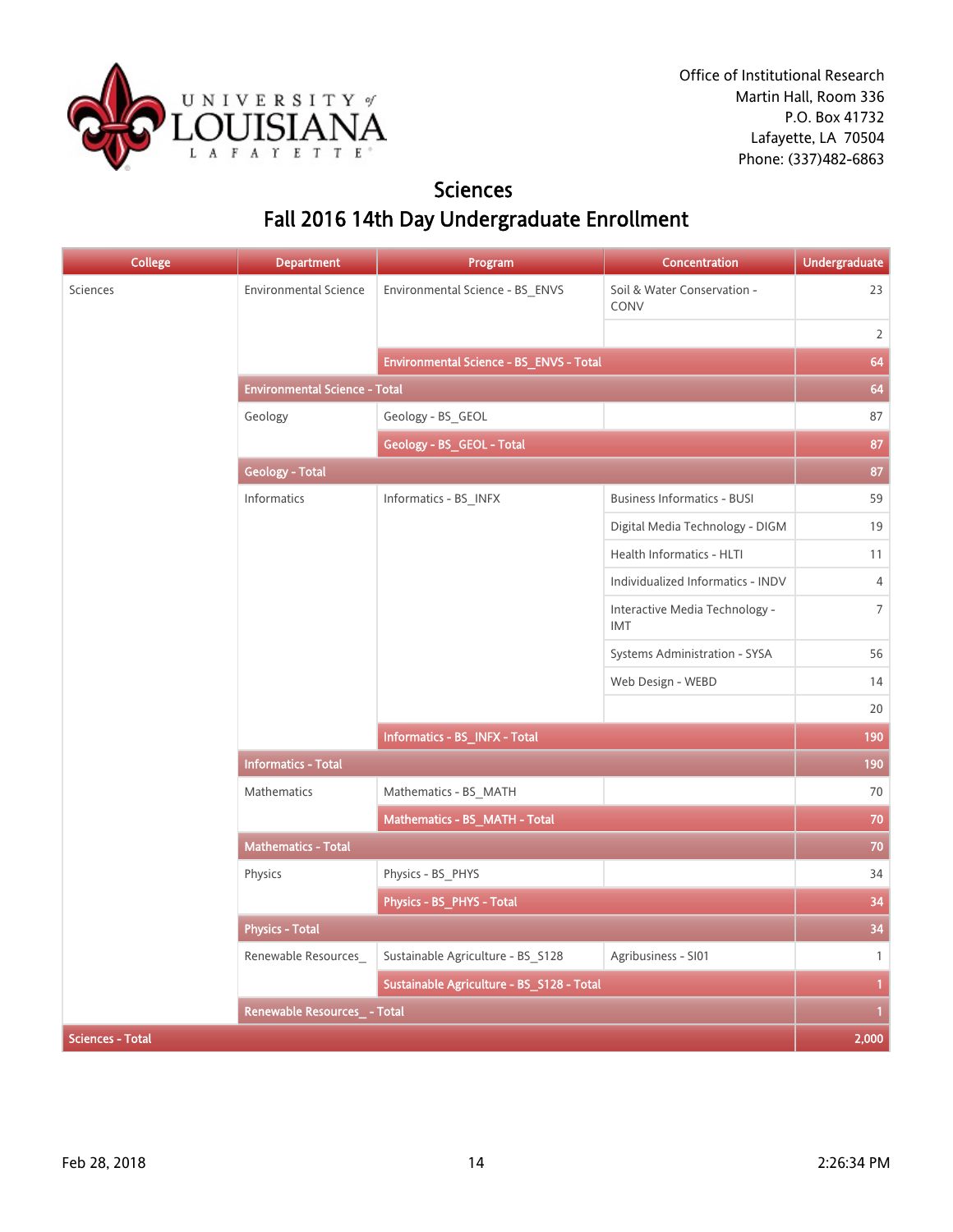

# University College Fall 2016 14th Day Undergraduate Enrollment

| <b>College</b>                    | <b>Department</b>                 | Program                                   | <b>Concentration</b>                     | <b>Undergraduate</b> |
|-----------------------------------|-----------------------------------|-------------------------------------------|------------------------------------------|----------------------|
| University College                | University College                | General Studies - BGS_GS                  | Gen Studies, Applied Sciences -<br>GSAS  | 149                  |
|                                   |                                   |                                           | Gen Studies, Arts & Humanities -<br>GSAH | 114                  |
|                                   |                                   |                                           | Gen Studies, Behavioral Sci -<br>GSBS    | 191                  |
|                                   |                                   |                                           | Gen Studies, Natural Sciences -<br>GSNS  | 18                   |
|                                   |                                   |                                           |                                          | 58                   |
|                                   |                                   | General Studies - BGS_GS - Total          |                                          | 530                  |
|                                   |                                   | General Studies, Interim - INT_GS         |                                          | 13                   |
|                                   |                                   | General Studies, Interim - INT_GS - Total |                                          | 13                   |
|                                   | <b>University College - Total</b> |                                           |                                          | 543                  |
| <b>University College - Total</b> |                                   |                                           |                                          | 543                  |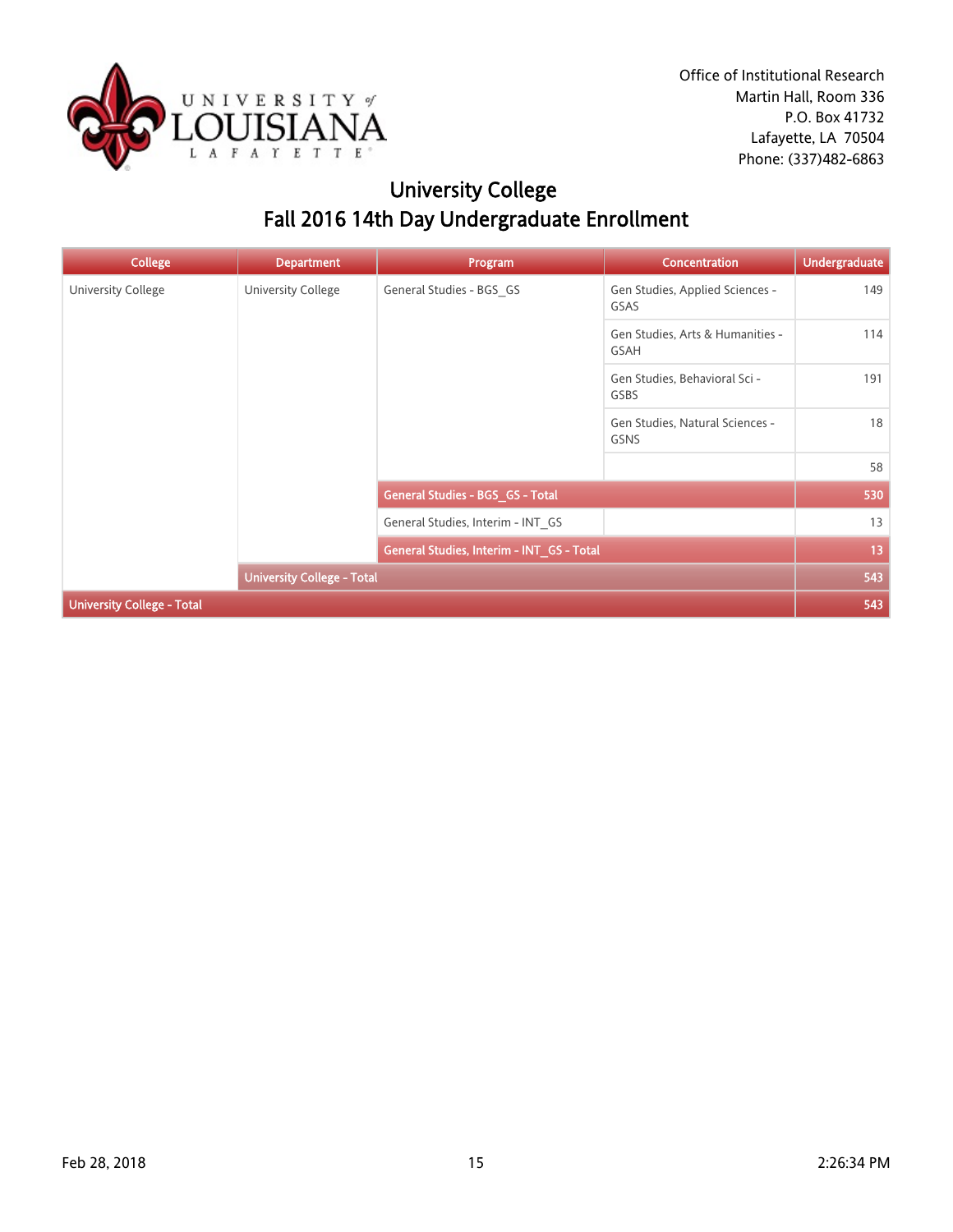

## Business Administration Fall 2016 14th Day Graduate Enrollment

| College                                | <b>Department</b>                      | Program                                          | <b>Concentration</b> | Graduate       |
|----------------------------------------|----------------------------------------|--------------------------------------------------|----------------------|----------------|
| <b>Business Administration</b>         | Accounting                             | Accounting - MS ACCT                             |                      | 11             |
|                                        |                                        | <b>Accounting - MS_ACCT - Total</b>              |                      | 11             |
|                                        | <b>Accounting - Total</b>              |                                                  |                      | 11             |
|                                        | <b>Business Administration</b>         | Business Administration - GC CBUS                |                      | $\overline{7}$ |
|                                        |                                        | <b>Business Administration - GC_CBUS - Total</b> |                      | $\overline{7}$ |
|                                        |                                        | Business Administration - MBA MBA                |                      | 144            |
|                                        |                                        | <b>Business Administration - MBA_MBA - Total</b> |                      | 144            |
|                                        |                                        | Health Care Administration - MBA HCA             |                      | 26             |
|                                        |                                        | Health Care Administration - MBA_HCA - Total     |                      | 26             |
|                                        | <b>Business Administration - Total</b> |                                                  |                      | 177            |
| <b>Business Administration - Total</b> |                                        |                                                  |                      | 188            |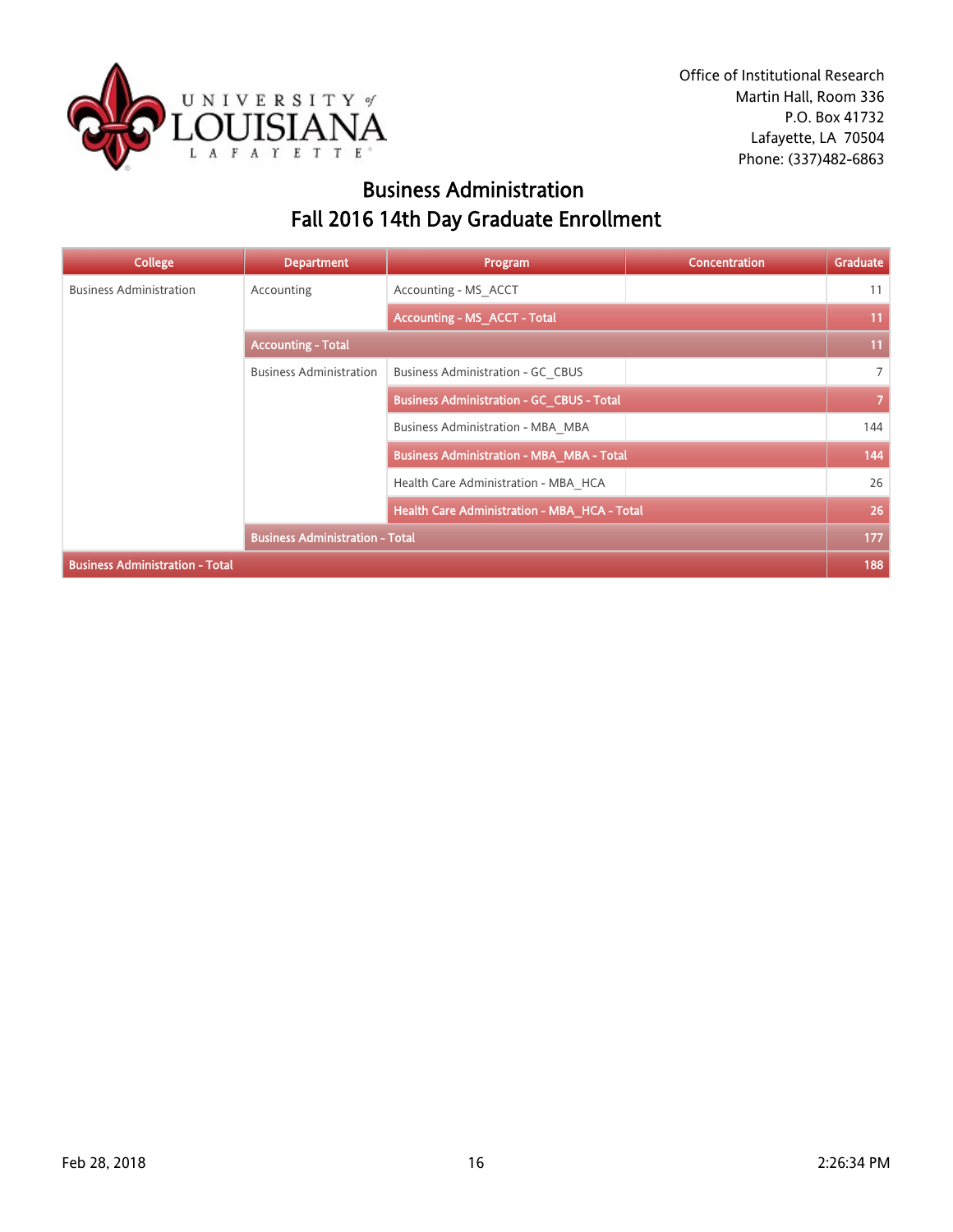

#### Arts Fall 2016 14th Day Graduate Enrollment

| <b>College</b> | <b>Department</b>           | Program                          | <b>Concentration</b> | Graduate |
|----------------|-----------------------------|----------------------------------|----------------------|----------|
| Arts           | Architecture                | Architecture - MARC_ARCH         |                      | 40       |
|                |                             | Architecture - MARC_ARCH - Total |                      | 40       |
|                | <b>Architecture - Total</b> |                                  |                      | 40       |
|                | Music                       | Music - MM MUS                   |                      | 18       |
|                |                             | Music - MM_MUS - Total           |                      | 18       |
|                | <b>Music - Total</b>        |                                  |                      | 18       |
| Arts - Total   |                             |                                  |                      | 58       |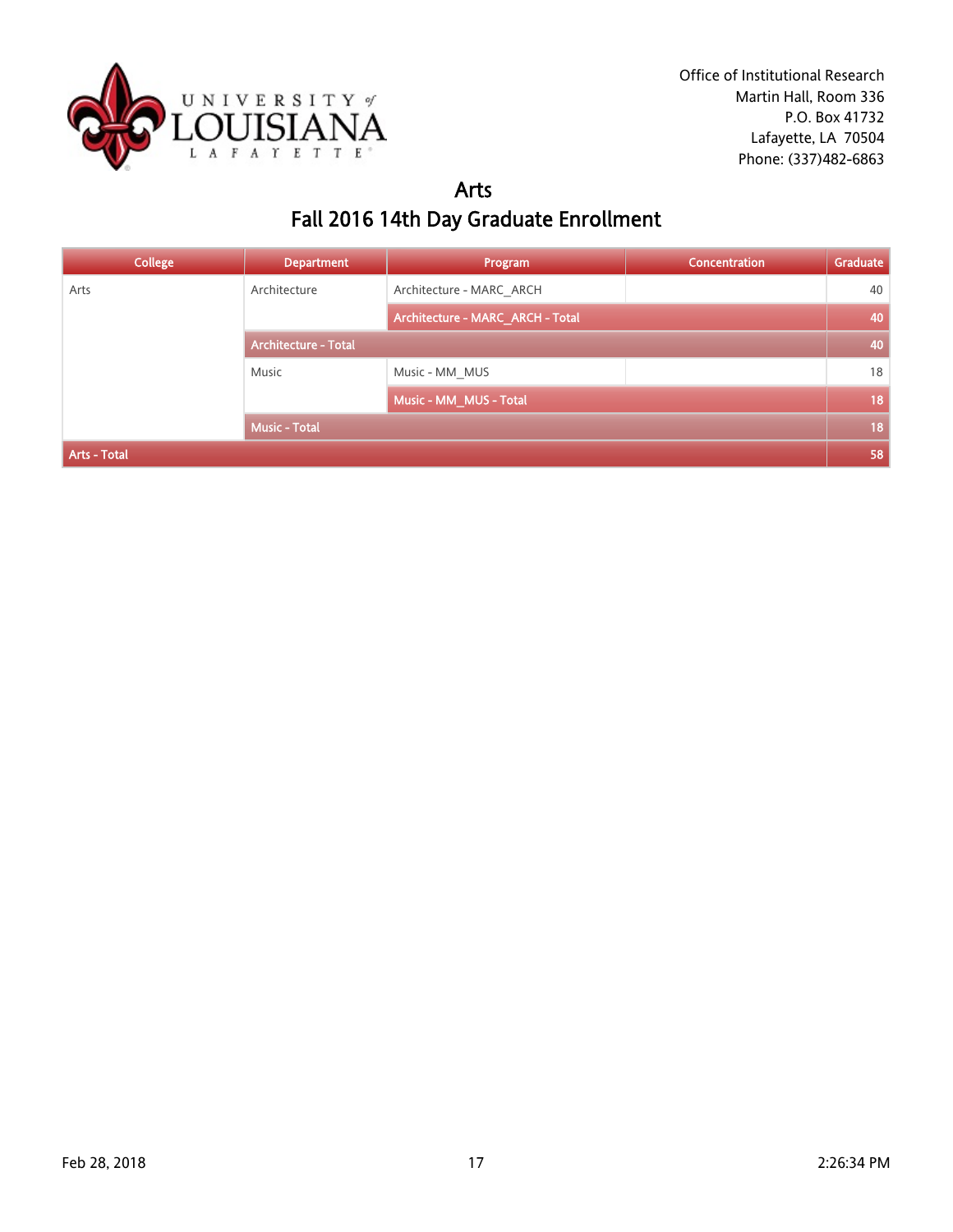

## Education Fall 2016 14th Day Graduate Enrollment

| <b>College</b>           | <b>Department</b>                           | Program                                           | <b>Concentration</b>          | Graduate        |
|--------------------------|---------------------------------------------|---------------------------------------------------|-------------------------------|-----------------|
| Education                | Counselor Education                         | Counselor Education - MS COUE                     |                               | 71              |
|                          |                                             | <b>Counselor Education - MS_COUE - Total</b>      |                               | 71              |
|                          | <b>Counselor Education - Total</b>          |                                                   |                               | 71              |
|                          | Curriculum &<br>Instruction                 | Elem Ed & Spec Ed M/Mod Gr 1-5 -<br>MAT_ELEM      |                               | 13              |
|                          |                                             | Elem Ed & Spec Ed M/Mod Gr 1-5 - MAT_ELEM - Total |                               | 13 <sup>°</sup> |
|                          |                                             | Instructional Coach - GC CICO                     |                               | $\overline{3}$  |
|                          |                                             | Instructional Coach - GC_CICO - Total             |                               | $\overline{3}$  |
|                          |                                             | OL Curriculum & Instruction - MED EDCI            |                               | 27              |
|                          |                                             | OL Curriculum & Instruction - MED_EDCI - Total    |                               | 27              |
|                          |                                             | Sec Ed & Spec Ed M/Mod Gr 6-12 -<br>MAT_SCND      |                               | $\overline{7}$  |
|                          |                                             | Sec Ed & Spec Ed M/Mod Gr 6-12 - MAT_SCND - Total |                               | $\mathbf{7}$    |
|                          |                                             | Special Ed: Gifted - MED GIFT                     |                               | 11              |
|                          |                                             | Special Ed: Gifted - MED_GIFT - Total             |                               | 11              |
|                          | <b>Curriculum &amp; Instruction - Total</b> |                                                   |                               |                 |
|                          | Foundations &                               | Educational Leadership - EDD EDLD                 | Higher Education Admin - HIED | 24              |
|                          | Leadership                                  |                                                   | K-12 - EK12                   | 74              |
|                          |                                             | Educational Leadership - EDD_EDLD - Total         |                               | 98              |
|                          |                                             | Educational Leadership - MED_EDLD                 |                               | 42              |
|                          |                                             | Educational Leadership - MED_EDLD - Total         |                               | 42              |
|                          | <b>Foundations &amp; Leadership - Total</b> |                                                   |                               | 140             |
|                          | Kinesiology                                 | Kinesiology - MS_KNES                             |                               | 35              |
|                          |                                             | Kinesiology - MS_KNES - Total                     |                               | 35              |
|                          | <b>Kinesiology - Total</b>                  |                                                   |                               | 35              |
| <b>Education - Total</b> |                                             |                                                   |                               | 307             |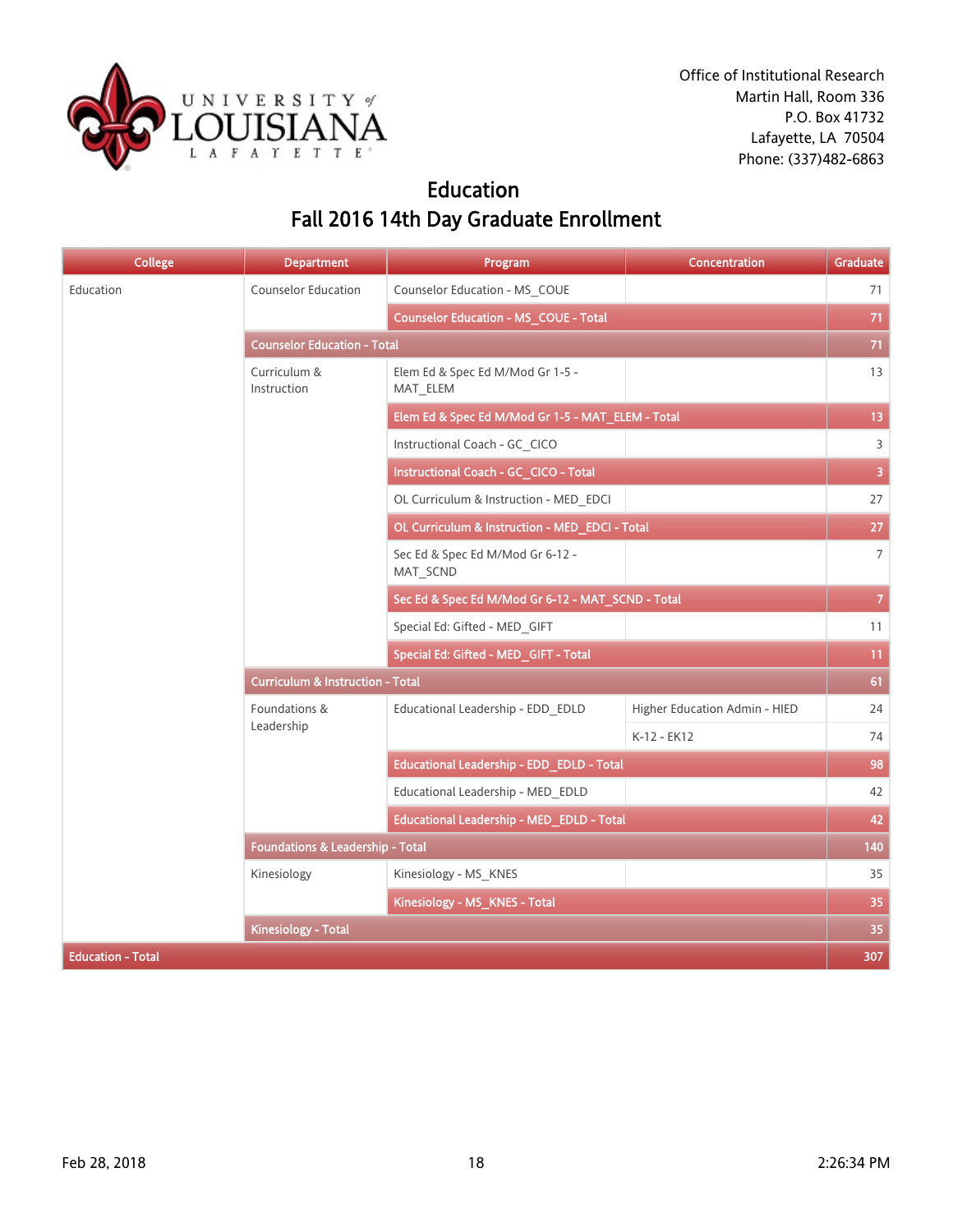

# Engineering Fall 2016 14th Day Graduate Enrollment

| <b>College</b>             | <b>Department</b>                             | Program                                         | <b>Concentration</b>                 | Graduate                |
|----------------------------|-----------------------------------------------|-------------------------------------------------|--------------------------------------|-------------------------|
| Engineering                | Center for Advanced                           | Computer Engineering - MSCE_CMPE                |                                      | 5                       |
|                            | <b>CMPS</b>                                   | Computer Engineering - MSCE_CMPE - Total        |                                      | $\overline{5}$          |
|                            |                                               | Computer Engineering - PHD CMPE                 |                                      | 24                      |
|                            |                                               | Computer Engineering - PHD_CMPE - Total         |                                      | 24                      |
|                            | <b>Center for Advanced CMPS - Total</b>       |                                                 |                                      | 29                      |
|                            | Electrical & Computer                         | Computer Engineering - MSCE_CMPE                |                                      | 4                       |
|                            | Engr                                          | <b>Computer Engineering - MSCE_CMPE - Total</b> |                                      | $\overline{\mathbf{4}}$ |
|                            | <b>Electrical &amp; Computer Engr - Total</b> |                                                 |                                      |                         |
|                            | Engineering                                   | Engineering - MSE_ENGR                          | Chemical Engineering - CHEE          | 17                      |
|                            |                                               |                                                 | Civil Engineering - CIVE             | 14                      |
|                            |                                               |                                                 | <b>Electrical Engineering - ELEE</b> | 15                      |
|                            |                                               |                                                 | Mechanical Engineering - MCHE        | 18                      |
|                            |                                               |                                                 | Petroleum Engineering - PETE         | 45                      |
|                            |                                               | <b>Engineering - MSE_ENGR - Total</b>           |                                      | 109                     |
|                            |                                               | Systems Engineering - PHD_SYSE                  | Chemical Engineering - CHEE          | 6                       |
|                            |                                               |                                                 | Civil Engineering - CIVE             | $\overline{7}$          |
|                            |                                               |                                                 | <b>Electrical Engineering - ELEE</b> | 6                       |
|                            |                                               |                                                 | Mechanical Engineering - MCHE        | 8                       |
|                            |                                               |                                                 | Petroleum Engineering - PETE         | 14                      |
|                            |                                               | Systems Engineering - PHD_SYSE - Total          |                                      | 41                      |
|                            | <b>Engineering - Total</b>                    |                                                 |                                      | 150                     |
|                            | Industrial Technology                         | Systems Technology - MS_STEC                    |                                      | 17                      |
|                            |                                               | Systems Technology - MS_STEC - Total            |                                      | 17                      |
|                            | <b>Industrial Technology - Total</b>          |                                                 |                                      | 17                      |
| <b>Engineering - Total</b> |                                               |                                                 |                                      | 200                     |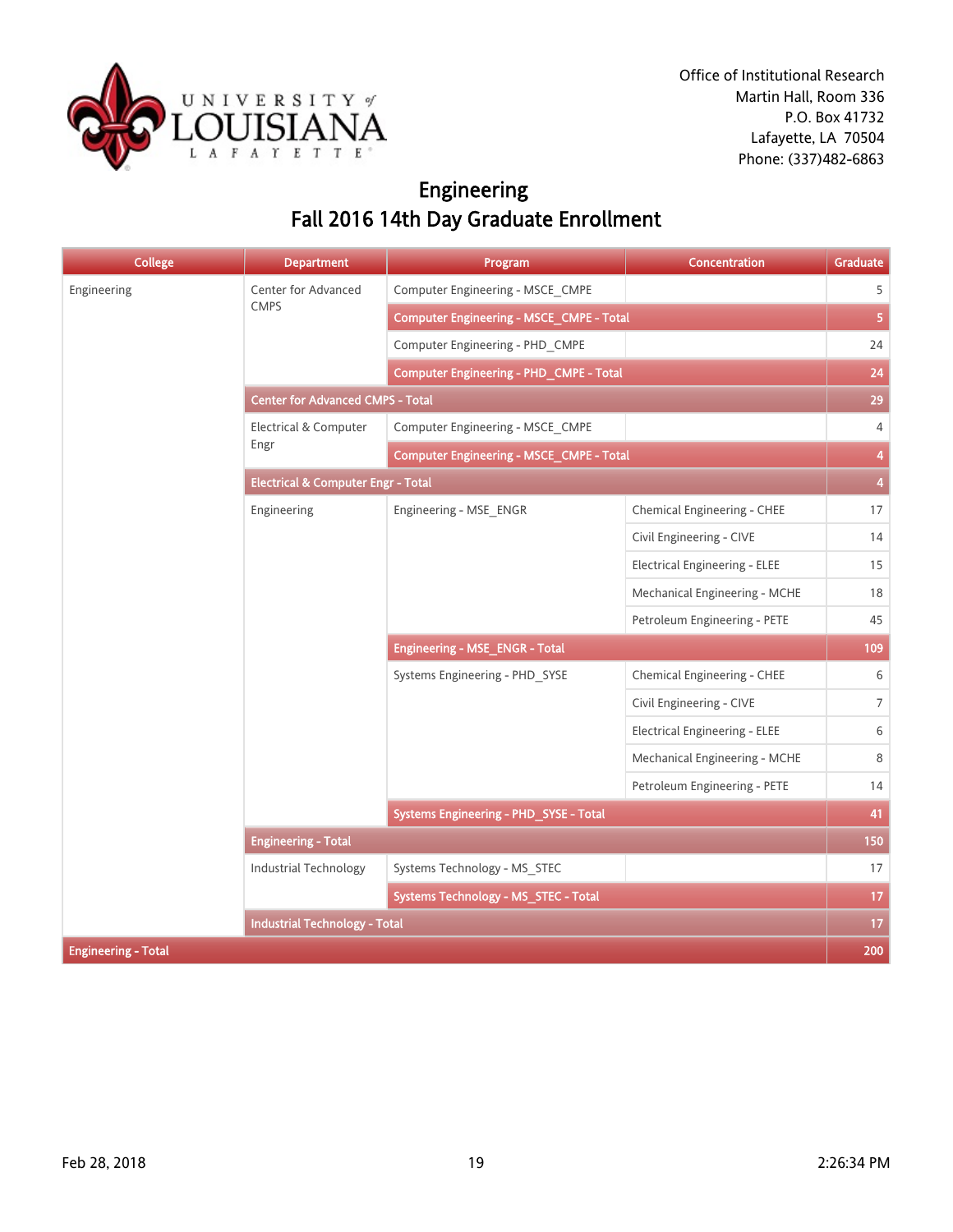

## Graduate School Fall 2016 14th Day Graduate Enrollment

| <b>College</b>                 | <b>Department</b>              | Program                                 | Concentration | Graduate       |
|--------------------------------|--------------------------------|-----------------------------------------|---------------|----------------|
| Graduate School                | Graduate School                | <b>ENTREE Program - ND ENTR</b>         |               | 18             |
|                                |                                | <b>ENTREE Program - ND ENTR - Total</b> |               | 18             |
|                                |                                | Master's Plus 30 - ND M30               |               | $\overline{7}$ |
|                                |                                | Master's Plus 30 - ND_M30 - Total       |               | $\overline{7}$ |
|                                | <b>Graduate School - Total</b> |                                         |               | 25             |
| <b>Graduate School - Total</b> |                                |                                         |               | 25             |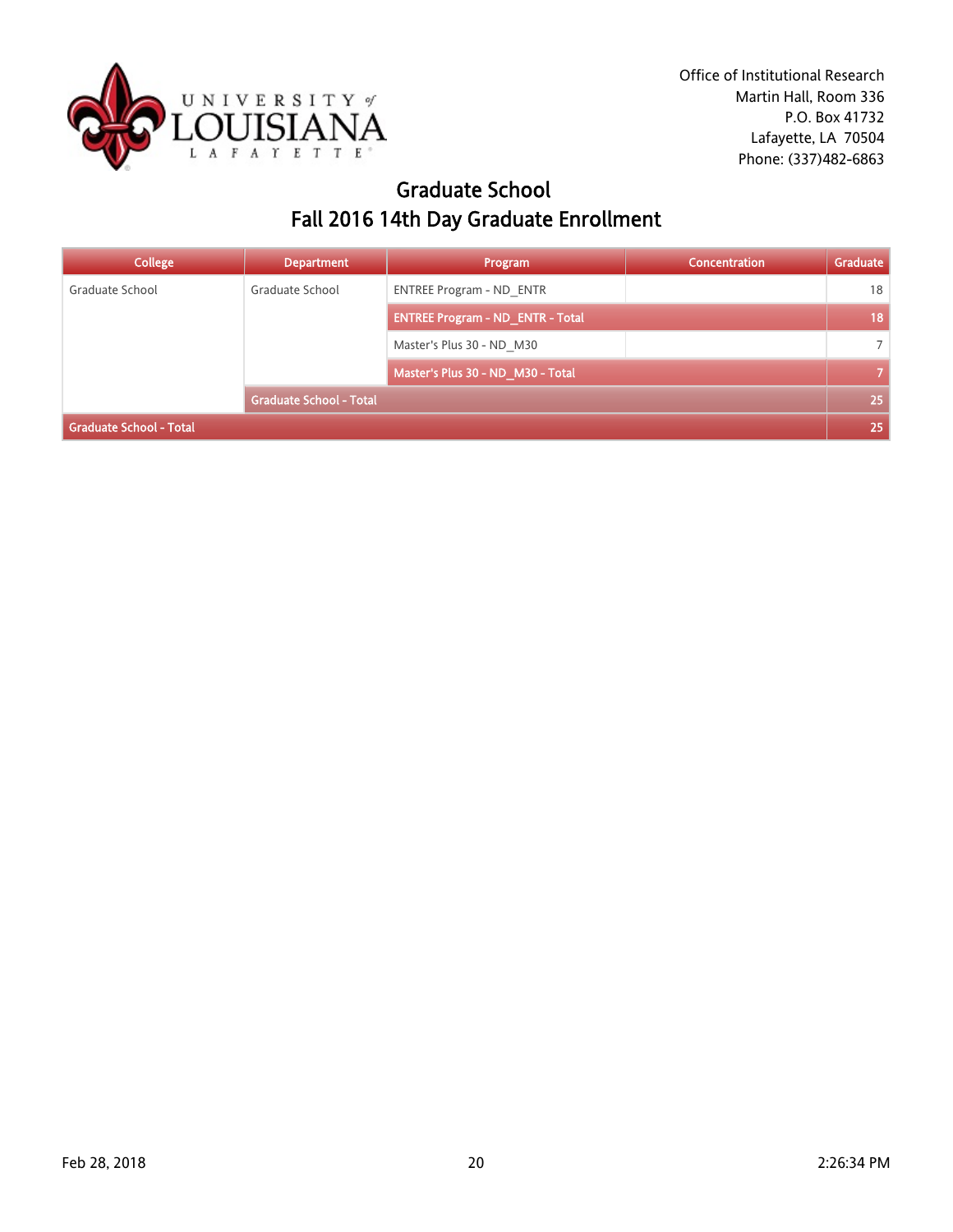

# Liberal Arts Fall 2016 14th Day Graduate Enrollment

| <b>College</b> | <b>Department</b>                      | Program                                          | Concentration                 | Graduate                |
|----------------|----------------------------------------|--------------------------------------------------|-------------------------------|-------------------------|
| Liberal Arts   | Communication                          | Communication - MS_CMCN                          |                               | 34                      |
|                |                                        | <b>Communication - MS_CMCN - Total</b>           |                               | 34                      |
|                | <b>Communication - Total</b>           |                                                  |                               | 34                      |
|                | Communicative<br><b>Disorders</b>      | Applied Language & Speech Sci -<br>PHD_ALSS      |                               | 20                      |
|                |                                        | Applied Language & Speech Sci - PHD_ALSS - Total |                               | $20\,$                  |
|                |                                        | Speech Pathology and Audiology -<br>MS CODI      |                               | 68                      |
|                |                                        | Speech Pathology and Audiology - MS_CODI - Total |                               | 68                      |
|                | <b>Communicative Disorders - Total</b> |                                                  |                               | 88                      |
|                | Criminal Justice                       | Criminal Justice - MS_CJUS                       |                               | $10\,$                  |
|                |                                        | Criminal Justice - MS_CJUS - Total               |                               | 10                      |
|                | <b>Criminal Justice - Total</b>        |                                                  |                               | 10                      |
|                | English                                | English - MA_ENGL                                |                               | 24                      |
|                |                                        | English - MA_ENGL - Total                        |                               | 24                      |
|                |                                        | English - PHD_ENGL                               |                               | 73                      |
|                |                                        | English - PHD_ENGL - Total                       |                               | 73                      |
|                |                                        | Professional Writing - GC_CPW                    |                               | $\overline{3}$          |
|                |                                        | Professional Writing - GC_CPW - Total            |                               | $\overline{3}$          |
|                |                                        | TESOL - GC_CTSL                                  |                               | $\overline{3}$          |
|                |                                        | TESOL - GC_CTSL - Total                          |                               | $\overline{3}$          |
|                | <b>English - Total</b>                 |                                                  |                               | 103                     |
|                | History, Geography, &<br>Phil          | History - MA_HIST                                |                               | 23                      |
|                |                                        | History - MA_HIST - Total                        |                               | 23                      |
|                | History, Geography, & Phil - Total     |                                                  |                               | 23                      |
|                | Modern Languages                       | Francophone Studies - PHD_FS                     |                               | 12                      |
|                |                                        | Francophone Studies - PHD_FS - Total             |                               | 12 <sub>1</sub>         |
|                |                                        | French - MA_FREN                                 |                               | $\overline{3}$          |
|                |                                        | French - MA_FREN - Total                         |                               | $\overline{\mathbf{3}}$ |
|                | <b>Modern Languages - Total</b>        |                                                  |                               | 15 <sub>15</sub>        |
|                | Psychology                             | Psychology - MS_PSYC                             | Applied Psychology - APPL     | $\overline{4}$          |
|                |                                        |                                                  | Experimental Psychology - EXP | 6                       |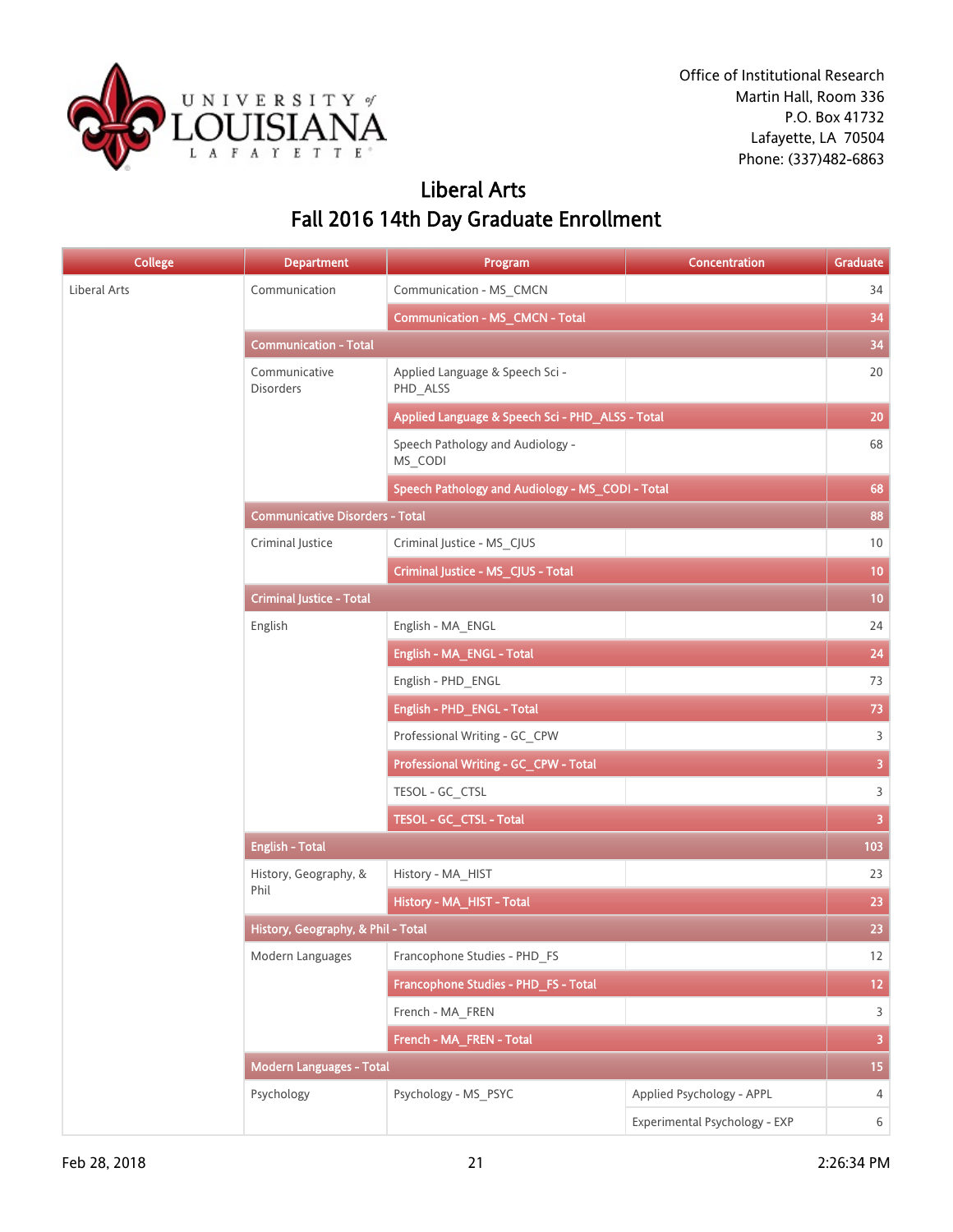

## Liberal Arts Fall 2016 14th Day Graduate Enrollment

| <b>College</b>       | <b>Department</b>         | Program                      | <b>Concentration</b> | Graduate |
|----------------------|---------------------------|------------------------------|----------------------|----------|
| Liberal Arts         | Psychology                | Psychology - MS PSYC         |                      | 23       |
|                      |                           | Psychology - MS_PSYC - Total |                      | 33       |
|                      | <b>Psychology - Total</b> |                              |                      | 33       |
| Liberal Arts - Total |                           |                              |                      | 306      |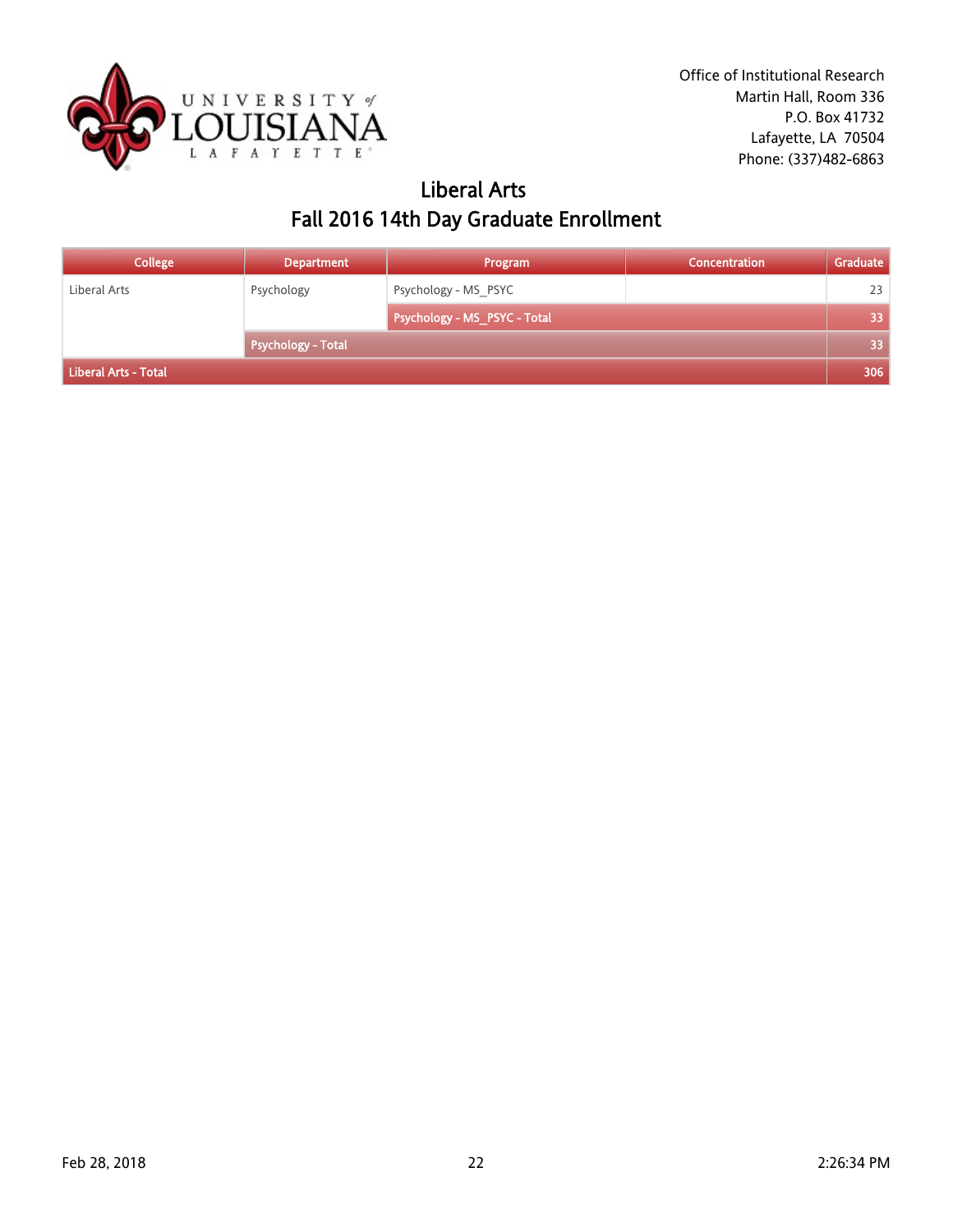

# Nursing & Allied Health Professions Fall 2016 14th Day Graduate Enrollment

| College                                                | <b>Department</b>                 | Program                                  | <b>Concentration</b>                            | Graduate     |
|--------------------------------------------------------|-----------------------------------|------------------------------------------|-------------------------------------------------|--------------|
| Nursing & Allied Health<br>Professions                 | Nursing - Graduate                | Nursing - MSN NURS                       | Family Nurse Practitioner - FNP                 | 133          |
|                                                        |                                   |                                          | Fmly Psyc/Mntl Hlth Nurse Prac -<br><b>FMHP</b> | $\mathbf{1}$ |
|                                                        |                                   |                                          | Nurse Administrator - NADM                      | 3            |
|                                                        |                                   |                                          | Nurse Educator - NEDU                           | 3            |
|                                                        |                                   | <b>Nursing - MSN_NURS - Total</b>        |                                                 | 140          |
|                                                        |                                   | Nursing Practice - DNP NP                |                                                 | 19           |
|                                                        |                                   | <b>Nursing Practice - DNP_NP - Total</b> |                                                 | 19           |
|                                                        | <b>Nursing - Graduate - Total</b> |                                          |                                                 | 159          |
| <b>Nursing &amp; Allied Health Professions - Total</b> |                                   |                                          |                                                 | 159          |